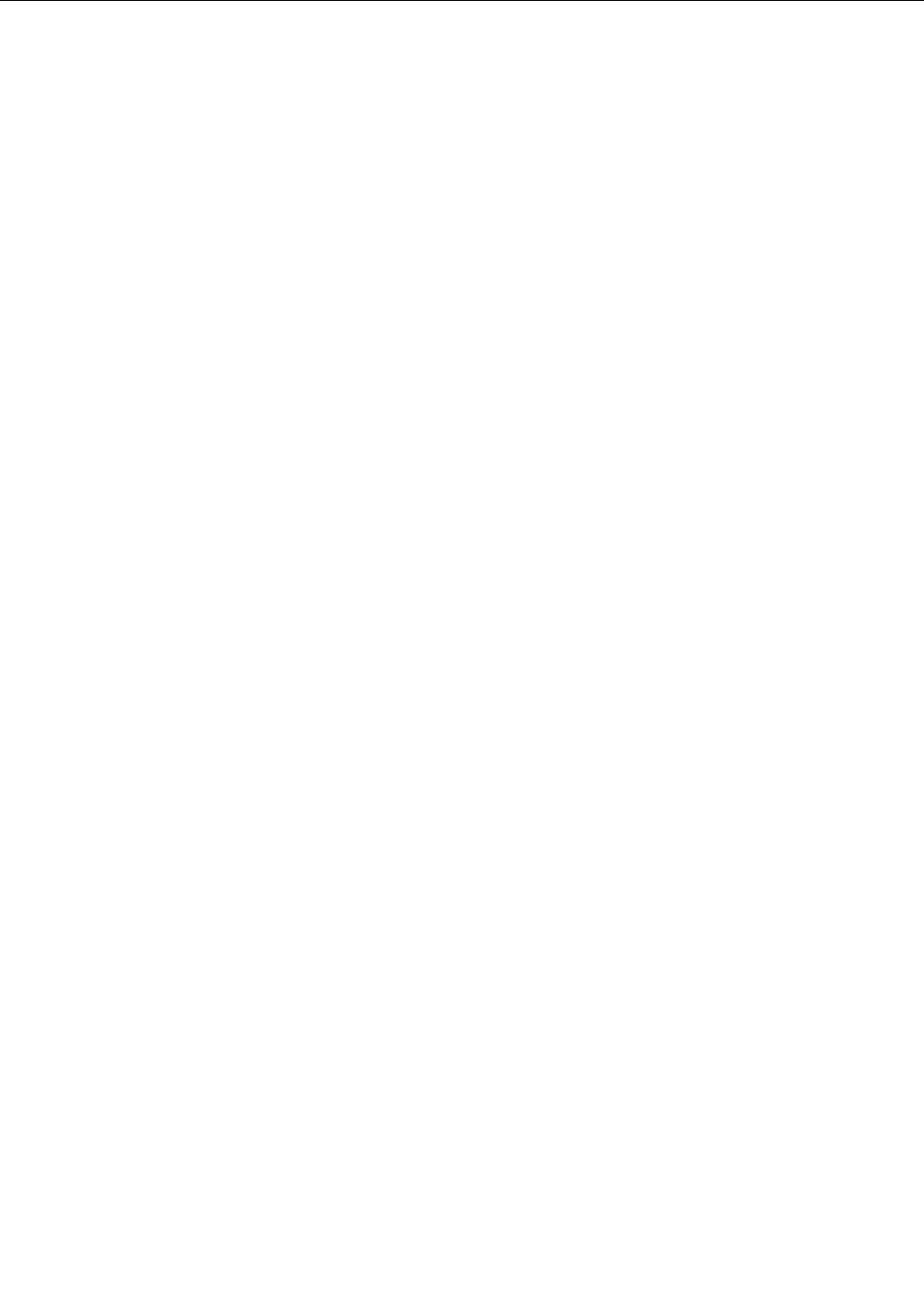

# **CERTIFICATE**

*Fair Work (Registered Organisations) Act 2009* s.269(2)(a)—Reporting unit's financial affairs encompassed by associated State body

#### **Real Estate Employers' Federation** (FR2014/451)

#### MR ENRIGHT MELBOURNE, 6 MAY 2015

*Reporting unit's financial affairs encompassed by associated State body*

**[1]** On 24 April 2015 an application was made under s.269(2)(a) of the *Fair Work (Registered Organisations) Act 2009* (the Act) by Real Estate Employers' Federation (the reporting unit) for a certificate stating that the financial affairs of the reporting unit are encompassed by the financial affairs of Real Estate Employers' Federation of NSW (the Association), an associated State body, in respect of the financial year ending 31 December 2014.

**[2]** On 24 April 2015, the reporting unit lodged a copy of the audited accounts of the Association with the Fair Work Commission.

- **[3]** I am satisfied that the Association:
	- is registered under the *Industrial Relations Act 1996* (NSW), a prescribed State Act; and
	- is, or purports to be, composed of substantially the same members as the reporting unit; and
	- has, or purports to have, officers who are substantially the same as designated officers in relation to the reporting unit; and
	- is an associated State body.
- **[4]** I am further satisfied that:
	- the Association has in accordance with prescribed State legislation, prepared accounts, had those accounts audited, provided a copy of the audited accounts to its members and lodged the accounts with the relevant State authority;
	- any members of the reporting unit who are not also members of the Association have been provided with copies of the accounts at substantially the same time as the members of the reporting unit who are members of the Association; and
	- a report under s.254 of the Act has been prepared in respect of those activities of the reporting unit and has been provided to the members of the reporting unit with copies of the accounts.

**[5]** I am satisfied that the financial affairs of the reporting unit in respect of the financial year ending 31 December 2014, are encompassed by the financial affairs of the Association and I certify accordingly under s.269(2)(a) of the Act.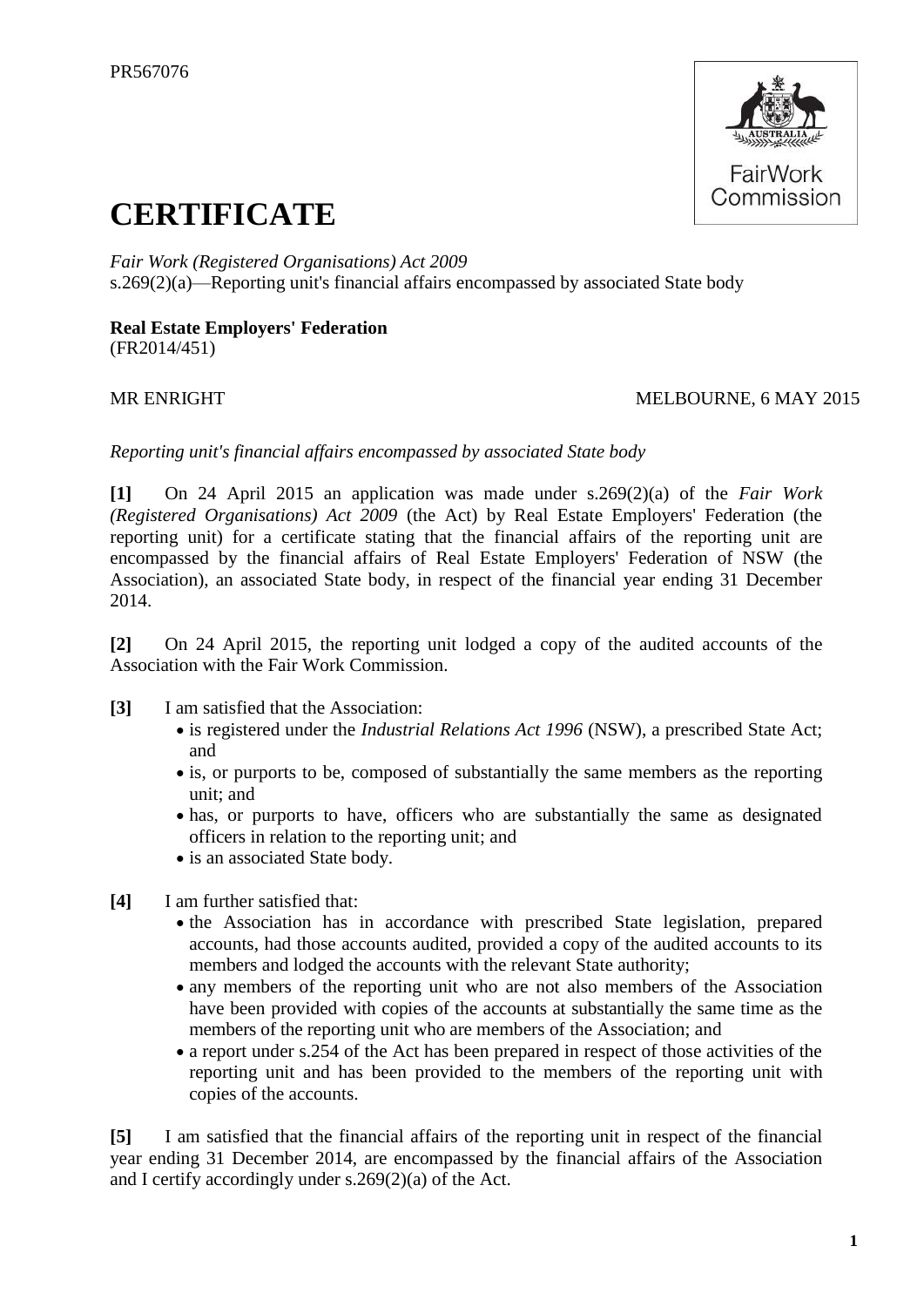

# DELEGATE OF THE GENERAL MANAGER

Printed by authority of the Commonwealth Government Printer

<Price code A>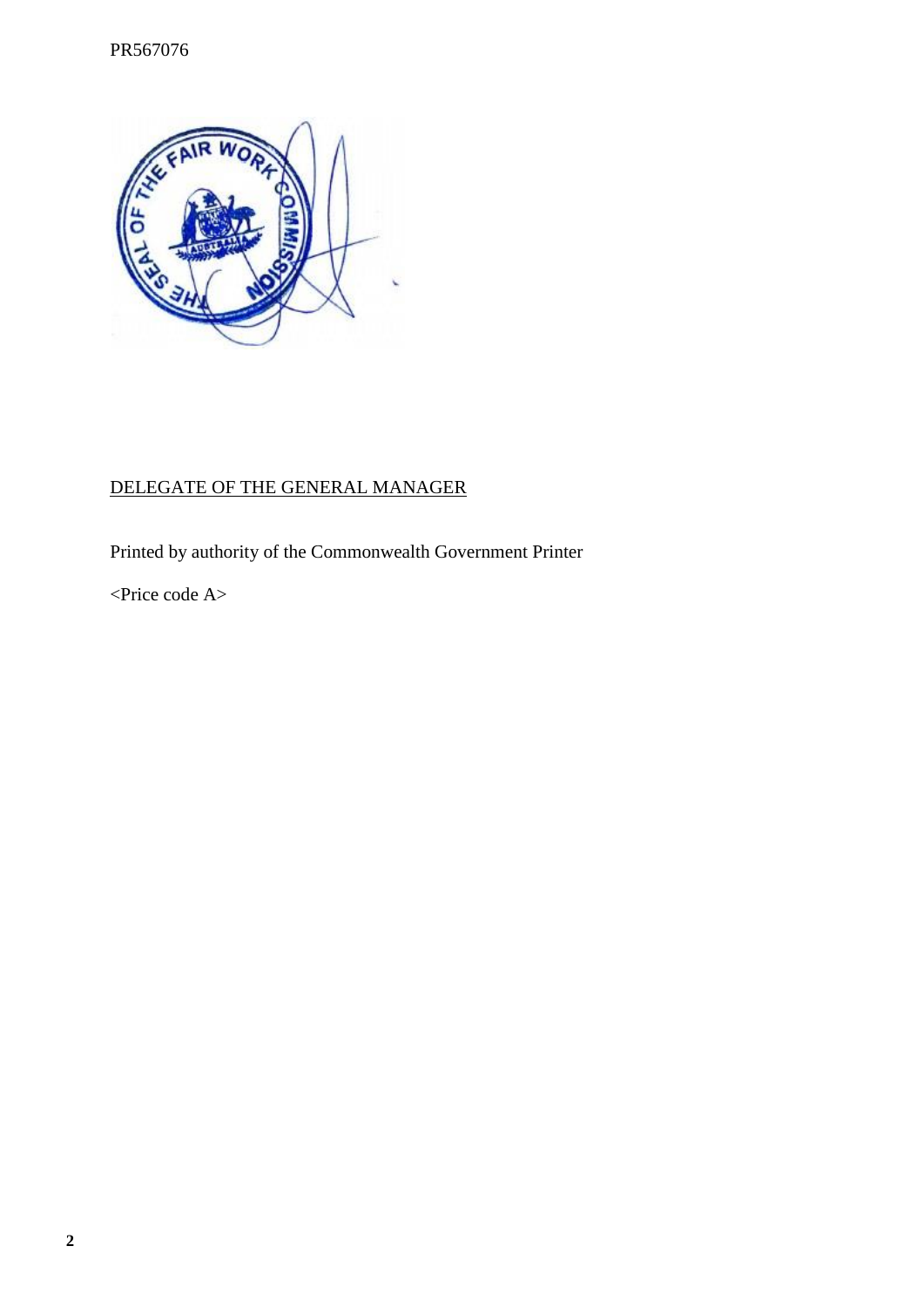reef





21 April 2015

The General Manager Fair Work Commission Terrace Towers 80 William St EAST SYDNEY NSW 2011

Dear Sir/Madam

#### Re: Application pursuant to s269 of the Fair Work (Registered Organisations) Act 2009

The Real Estate Employers' Federation (registered under the New South Wales Industrial Relations Act *1996)* makes application pursuant to section 269 of the Fair Work (Registered Organisations) Act 2009 to be taken to have satisfied the requirements of the Act.

#### Relief Sought

- 1. That the General Manager issue a certificate stating that the financial affairs of the reporting unit are encompassed by the financial affairs of the associated state body for the financial year ending 31 December 2014; and
- 2. That the Reporting Unit is taken to have satisfied Part 3 of Chapter 8 of the Fair Work (Registered Organisations) Act 2009.

#### Grounds and Reasons

Section 269 applies to the Real Estate Employers' Federation (hereinafter referred to as the "Reporting Unit") on the following basis:

- 1. The Real Estate Employers' Federation of NSW (hereinafter referred to as the "associated State body") is registered as an industrial organisation of employers under the New South Wales Industrial Relations Act *1996,* a prescribed State Act;
- 2. The associated State body is composed of substantially the same members as the Reporting Unit;
- 3. The associated State body has the same officers as the Reporting Unit;
- 4. The associated State body has prepared accounts, had those accounts audited, provided a copy of the audited accounts to its members and lodged the accoun with the NSW Industrial Registrar (these audited accounts are attached);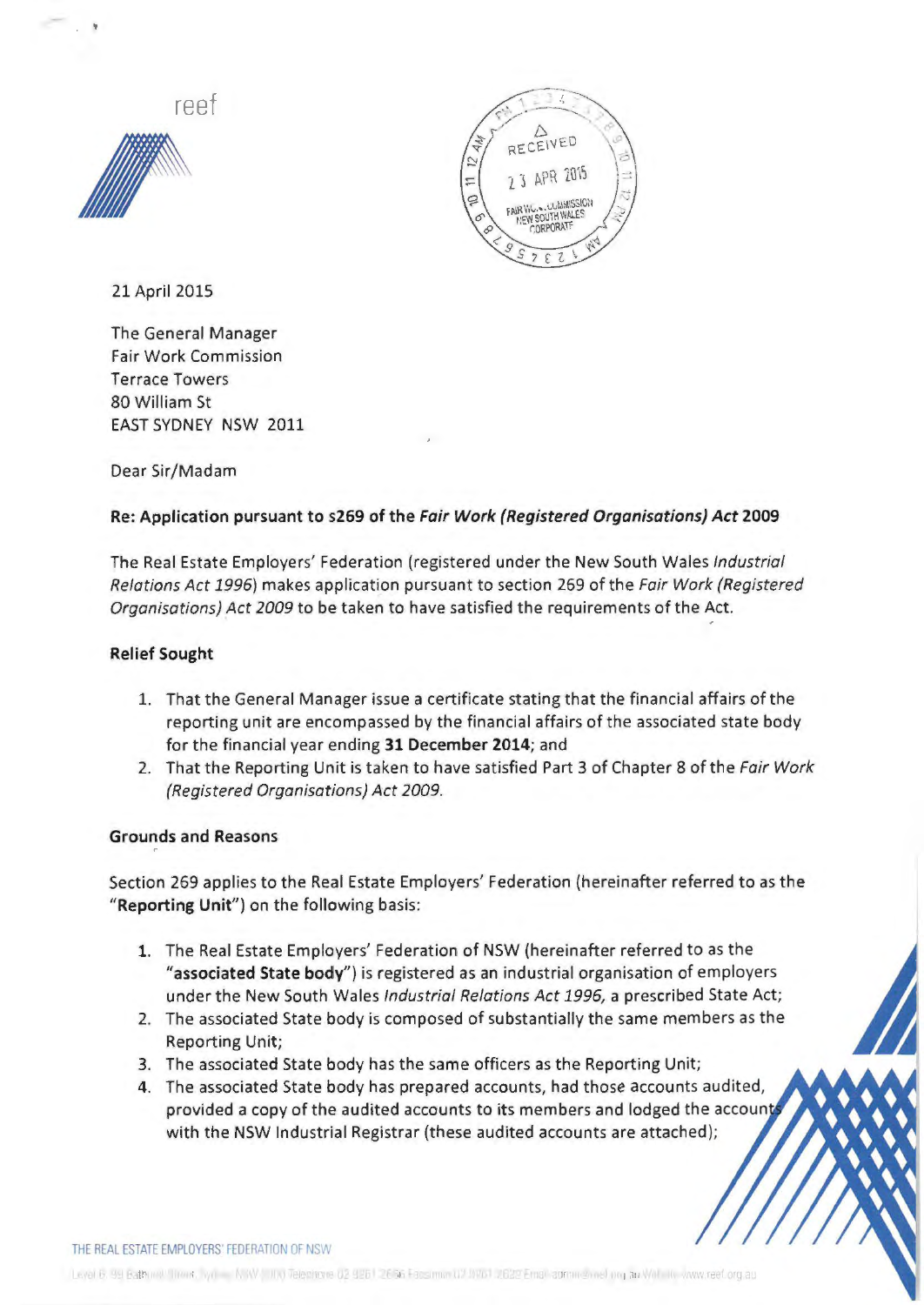- 5. All members of the Reporting Unit have been provided a copy of the Auditor's Report, Accounts and Operating Report (collectively the "Reports"), free of charge, in accordance with s263 of the Industrial Relations Act 1996 and s265 of the Fair Work {Registered Organisations) Act 2009. The Reports were published on the Reporting Unit's website and members of the Reporting Unit were advised in the member newsletter where on the website the Reports could be obtained and also advising members that a hard copy of the Reports can be obtained by contacting the Reporting Unit's office;
- 6. The associated State body has prepared a report under s254 of the Fair Work {Registered Organisations) Act 2009 which contains all the information prescribed in the regulations. As evidenced in 5 above, a copy of the Operating Report has been provided to all members; and
- 7. The financial affairs of the Reporting Unit are encompassed by the financial affairs of the associated State body for the financial year ending 31 December 2014.

The Real Estate Employers' Federation submits that based on the grounds and reasons stated herein that it has satisfied s269 of the Fair Work {Registered Organisations) Act 2009 and consequently seeks relief as sought in this application.

Please do not hesitate to contact me or, alternatively, the Federation's Executive Director, Greg Paterson, if you have any questions or require further information.

Yours faithfully

**Brvan Wilcox** President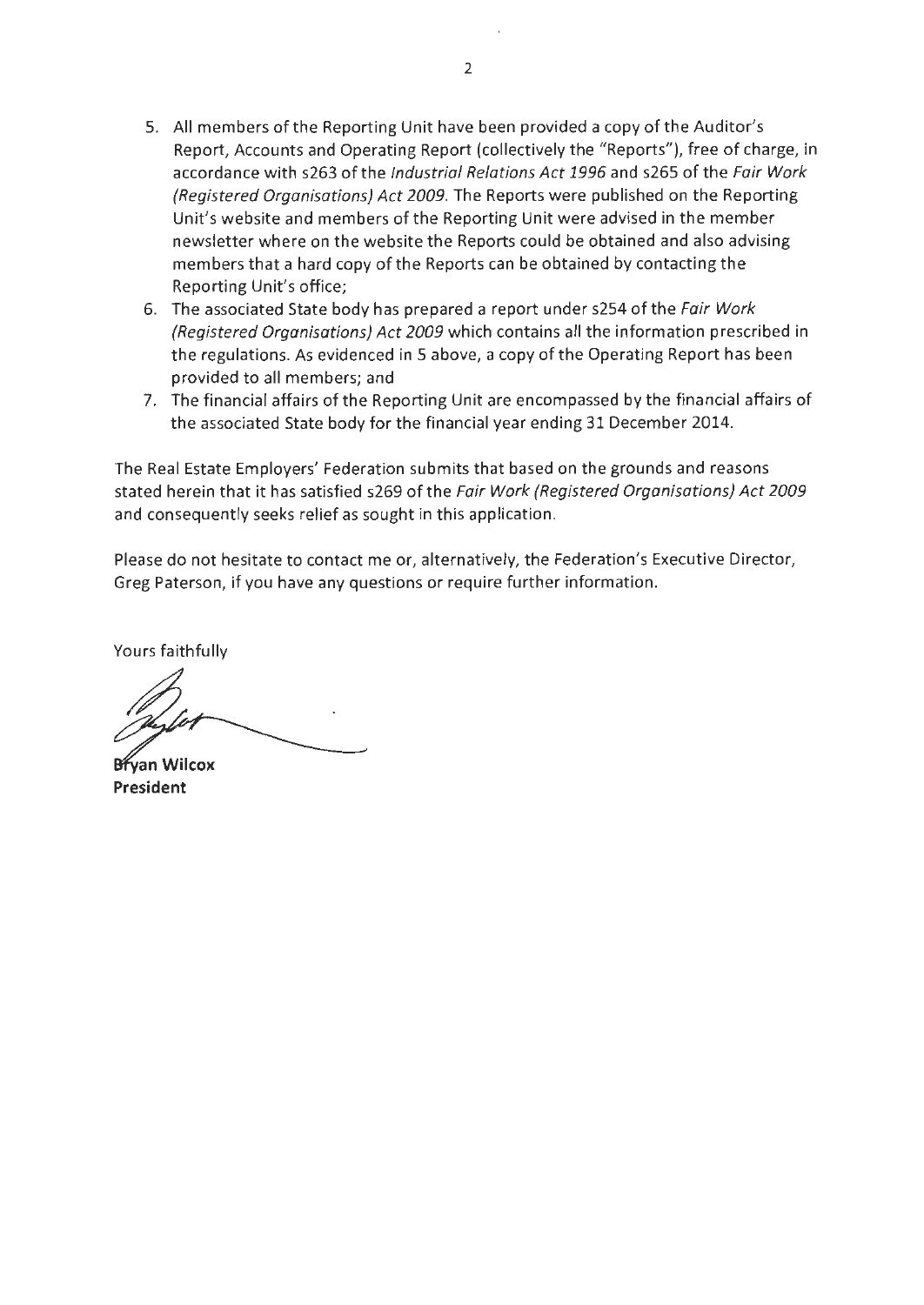

# The Real Estate Employers' Federation of NSW

Financial Report

31 December 2014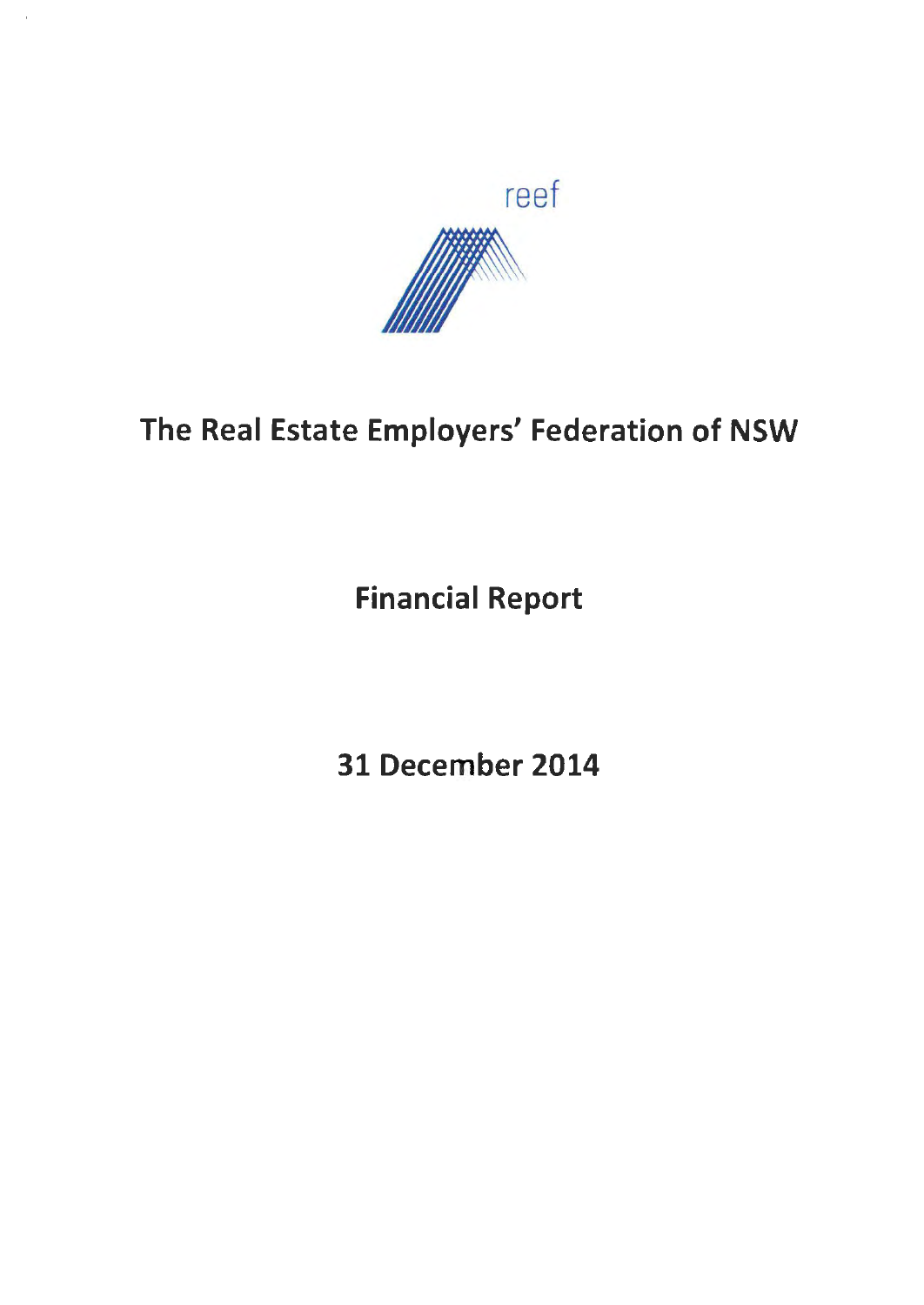#### **Committee's Report**

Your committee members submit the financial report of Real Estate Employers' Federation of NSW for the financial year ended 31 December 2014.

#### **Committee Members**

The names of committee members throughout the year and at the date of this report are: Bryan Wilcox (President) Fred Andriessen (Vice President) Paul Byrne (Treasurer from 8.12-14) Peter Corbett (Treasurer to 8/12/14, resigned 8/12/14) Sandra Higgins Christian Payne Paul Deegan Jacqueline Crane (from 8/2/14) Neil Johnston (from 8/12/14)

#### **Principal Activities**

The principal activities of the Federation during the financial year were to provide support and services to the members of the Federation.

#### **Significant Changes**

No significant change in the nature of these activities occurred during the year.

#### **Operating Result**

The surplus for the year amounted to  $$52,391 - (2013)$  surplus \$16,366).

Signed in accordance with a resolution of the members of the committee .

 $\overline{\mathbf{r}}$ 

**Bryan Wilcox - President** 

.... ... .. ~ ...... .~~~ ......... ........................................................ .

**Pául Byrne - Treasurer** 

Dated this 23<sup>rd</sup> day of February 2015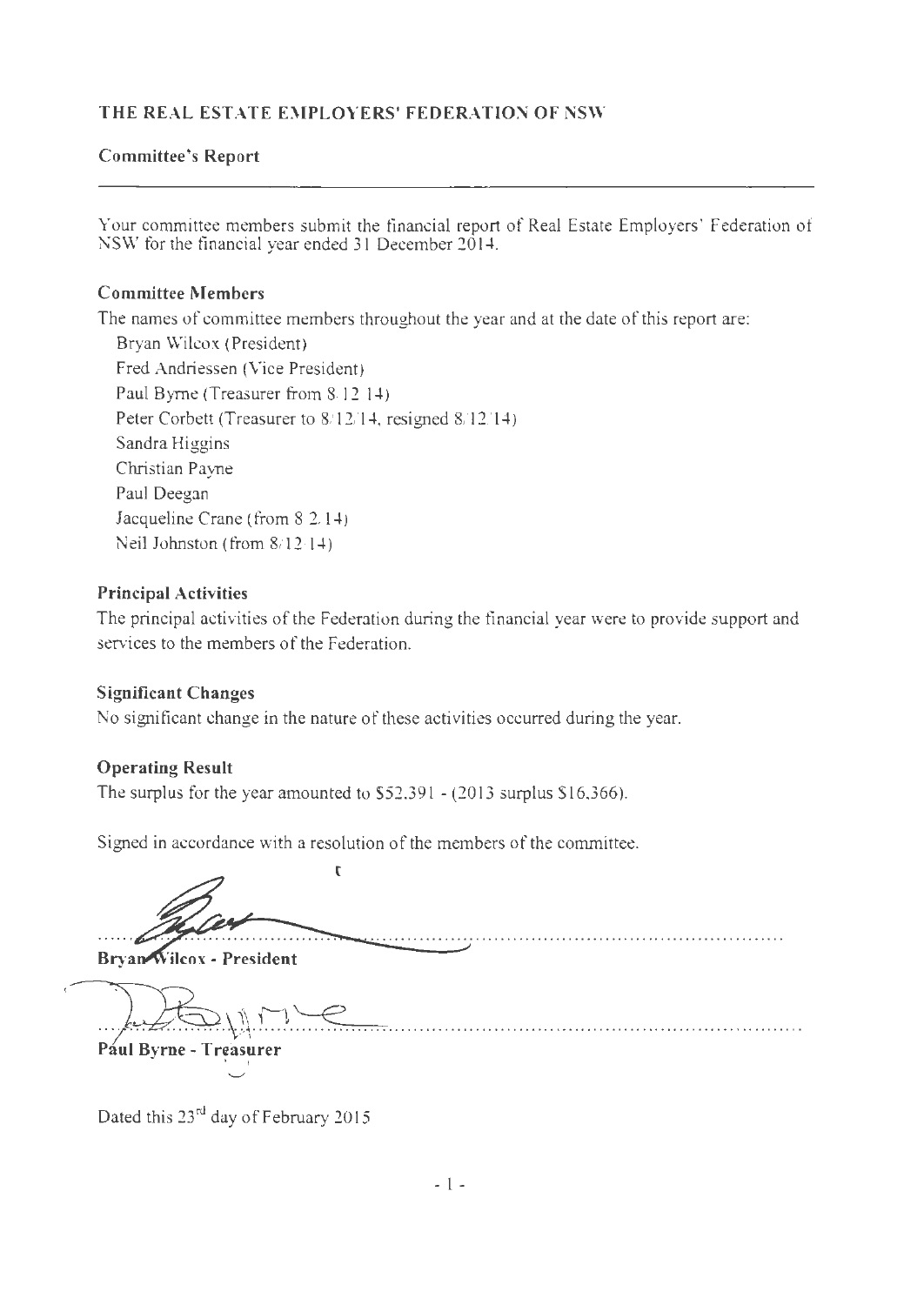

#### **STIRLING INTERNATIONAL**  CHARTERED ACCOUNTANTS ABN 65 085 182 822

#### **INDEPENDENT AUDITOR'S REPORT TO THE MEMBERS OF THE REAL ESTATE EMPLOYERS' FEDERATION OF NSW**

We have audited the accompanying financial report, being a special purpose financial report of The Real Estate Employers' Federation of NSW, which comprises the committee's report, the assets and liabilities statement as at 31 December 2014, the statement of cash flows, the income and expenditure statement for the year then ended, notes comprising a summary of significant accounting policies and other explanatory information, and the statement by members of the committee.

#### *Committee 's Responsibility for the Financial Report*

The committee of the Federation is responsible for the preparation of the financial report and has determined that the basis of preparation described in Note 1 is appropriate to meet the requirements of Section  $510(1)$  of the Industrial Relations Act 1991 and are appropriate to meet the needs of the members. The committee's responsibility also includes such internal controls as the committee determines are necessary to enable the preparation of a financial report that is free of material misstatement.

#### *Auditor's Responsibility*

Our responsibility is to express an opinion on the financial report based on our audit. We have conducted our audit in accordance with Australian Auditing Standards. These standards require that we comply with relevant ethical requirements relating to audit engagements and plan and perform the audit to obtain reasonable assurance whether the financial report is free from material misstatement.

An audit involves performing procedures to obtain audit evidence about the amounts and disclosures in the financial report. The procedures selected depend on the auditor's judgement, including the assessment of the risks of material misstatement of the financial report, whether due to fraud or error. In making those risk assessments, the auditor considers internal control relevant to the Federation's preparation of the financial report that gives a true and fair view, in order to design audit procedures that are appropriate in the circumstances, but not for the purpose of expressing an opinion on the effectiveness of the Federation's internal control. An audit also includes evaluating the appropriateness of accounting policies used and the reasonableness of accounting estimates made by the committee, as well as evaluating the overall presentation of the financial report.

We believe that the audit evidence we have obtained is sufficient and appropriate to provide a basis for our audit opinion.

> Level 4, 285 Clarence Street Sydney NSW 2000 Australia PO Box Ql82 Sydney NSW 1230 Telephone (02) **8268 8188** Facsimile (02) **8268 8199**  Email office@stirlinginternational.com.au

Liability limited by a scheme approved under Professional Standards Legislation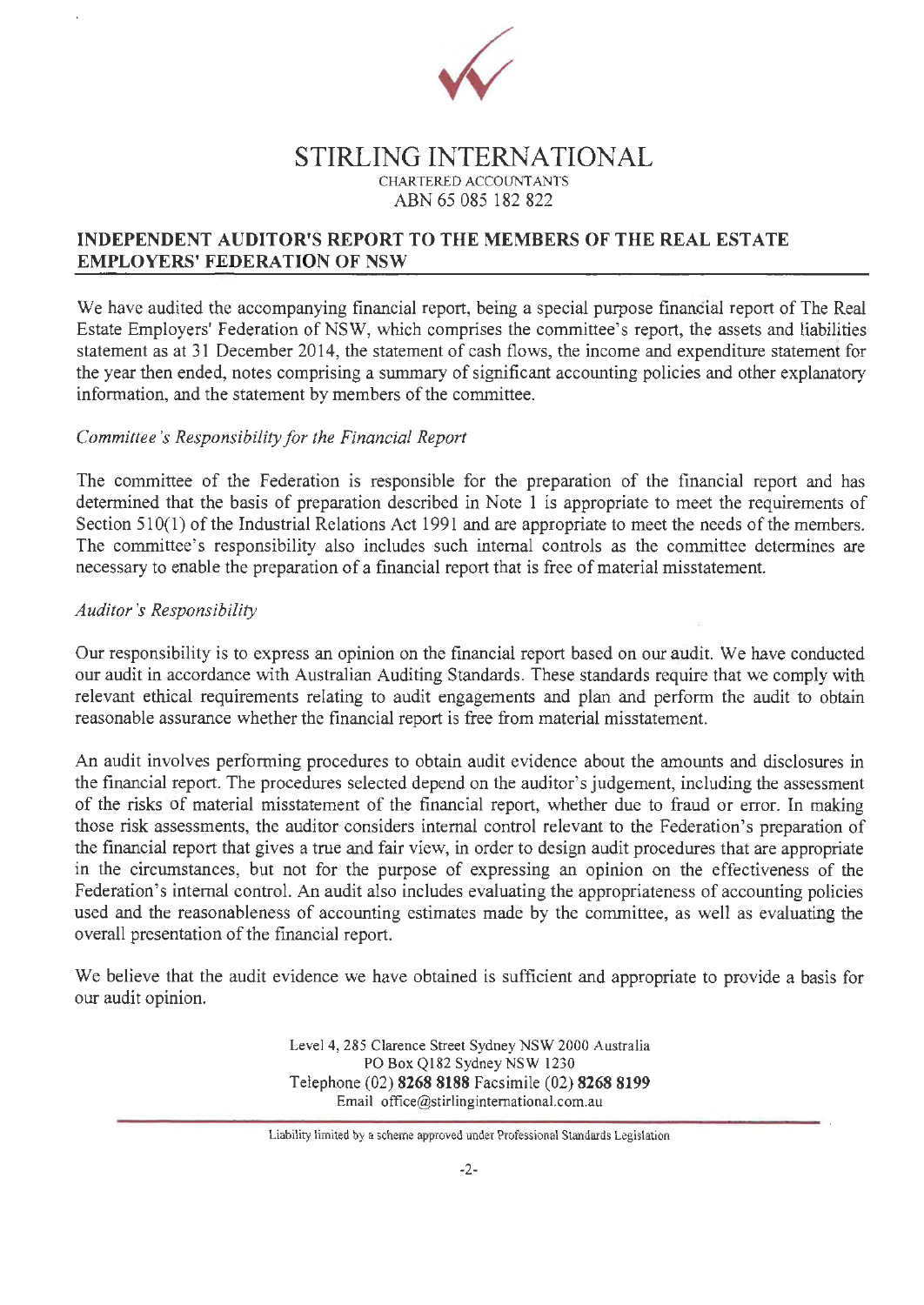

#### *Opinion*

In our opinion, the financial report presents fairly, in all material respects, the financial position of the Federation as at 31 December 2014 and its financial performance for the year then ended in accordance with the accounting policies described in Note 1 to the financial statements.

#### *Basis of Accounting and Restriction on Distribution*

Without modifying our opinion, we draw your attention to Note 1 to the financial report, which describes the basis of accounting. The financial report has been prepared to assist The Real Estate Employers' Federation of NSW to meet the requirements of the Industrial Relations Act 1991. As a result the financial report may not be suitable for other purpose.

Also in our opinion:

- (a) there were kept by the Federation in respect of the year ended 31 December 2014, satisfactory accounting records detailing the sources and nature of the income of the Federation (including income from members) and the nature and purposes of expenditure; and,
- (b) the attached financial report and other reports, prepared in accordance with Section 510 of the Industrial Relations Act 1991 in relation to the year, were properly drawn up so as to give a true and fair view of:
	- i) the financial position of the Federation as at 31 December 2014; and
	- ii) the income and expenditure, and result of the Federation for the year ended on that date; and
	- iii) all information, being information which was reasonably wanted for the purpose of the audit, which was required and sought by us or by any person authorised by us, for the purpose of the audit, was provided.

We also understand that to the extent that there was any deficiency, failure or shortcomings in relation to the matters referred to above, we must report particulars and that those particulars, if any, which form part of this report, are attached.

**STIRLING INTERNATIONAL** 

Chartered Accountants

**RCWILLIAMS**  Partner Signed at Sydney on<sup>22</sup> February 2015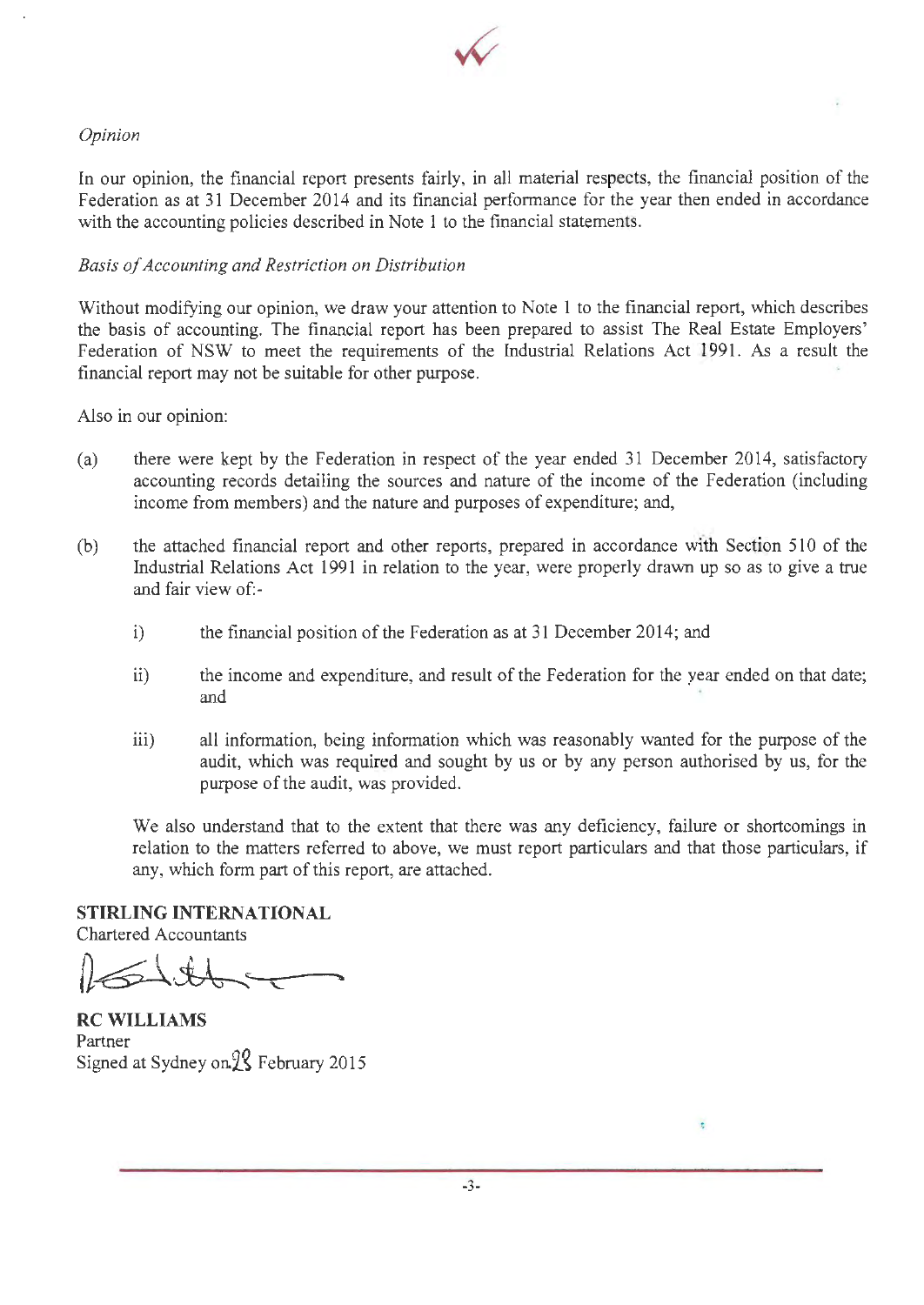#### **Statement by Members of the Committee**

The committee has determined that the Federation is not a reporting entity and that this special purpose financial report should be prepared in accordance with the accounting policies outlined in Note I to the financial statements.

In the opinion of the committee the attached financial report:-

- I. Presents a true and fair view of the financial position of the Federation as at 31 December 20 14 and its performance for the year ended on that date.
- 2. At the date of this statement, there are reasonable grounds to believe that The Real Estate Employers' Federation of NSW will be able to pay its debts as and when they fall due.

This statement is made in accordance with a resolution of the committee and is signed for and on behalf of the committee by:

 $\lambda$  $\mathscr{D}^\prime\!\mathscr{P}^\prime$ 

**President** 

∕P Bvrne

**Treasurer** 

Dated this  $\Im 3 \frac{2\epsilon}{\epsilon}$  February 2015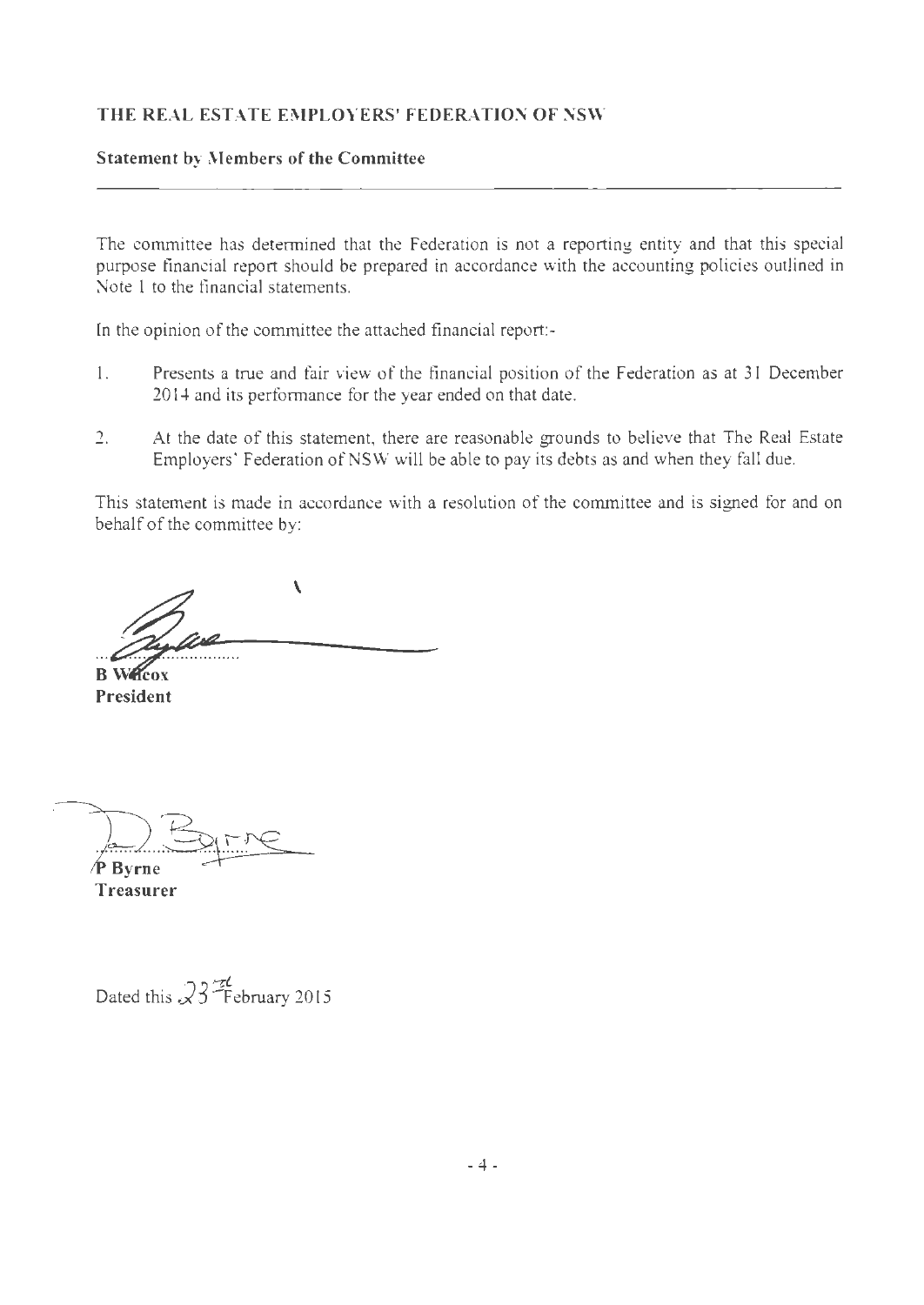|                                                                                                                                                                                                                                                                                    | 2014<br>$\mathbb{S}$                                                                                                     | 2013<br>S                                                                                                                         |
|------------------------------------------------------------------------------------------------------------------------------------------------------------------------------------------------------------------------------------------------------------------------------------|--------------------------------------------------------------------------------------------------------------------------|-----------------------------------------------------------------------------------------------------------------------------------|
| <b>INCOME</b>                                                                                                                                                                                                                                                                      |                                                                                                                          |                                                                                                                                   |
| Members' subscriptions<br>Registration-letters of appointment<br><b>RMS</b><br>Corporate Relationships<br>Interest received                                                                                                                                                        | 884,888<br>8,568<br>10,000<br>11,818<br>30,009                                                                           | 866,649<br>6,640<br>3,975<br>15,000<br>28,772                                                                                     |
|                                                                                                                                                                                                                                                                                    | ----------<br>945,283<br>----------                                                                                      | ----------<br>921,036<br>----------                                                                                               |
| <b>EXPENDITURE</b>                                                                                                                                                                                                                                                                 |                                                                                                                          |                                                                                                                                   |
| Audit and accounting fees<br>Committee meeting expenses<br>Depreciation expense<br>Donations<br>Legal fees<br>PMS Licence fee<br>Provision for employee entitlements<br>Printing postage and stationery<br>Salaries and related costs<br>Strata fees<br>Other administration costs | 8,000<br>28,954<br>21,566<br>1,000<br>19,004<br>73,500<br>10,919<br>37,377<br>549,242<br>15,711<br>127,619<br>---------- | 7,950<br>34,088<br>24,951<br>1,750<br>$\overline{0}$<br>70,000<br>23,439<br>43,923<br>554,938<br>15,314<br>128,317<br>----------- |
|                                                                                                                                                                                                                                                                                    | 892,892<br>----------                                                                                                    | 904,670<br>----------                                                                                                             |
| Surplus for the year                                                                                                                                                                                                                                                               | 52,391                                                                                                                   | 16,366                                                                                                                            |
| Accumulated funds at the beginning of the year                                                                                                                                                                                                                                     | 1,265,472                                                                                                                | 1,249,106                                                                                                                         |
| Accumulated funds at the end of the year                                                                                                                                                                                                                                           | -------------<br>1,317,863<br>=======                                                                                    | ------------<br>1,265,472<br>=======                                                                                              |

### **[ncome and Expenditure Statement for the year ended 31 December 2014**

#### **The attached notes form part of the financial report.**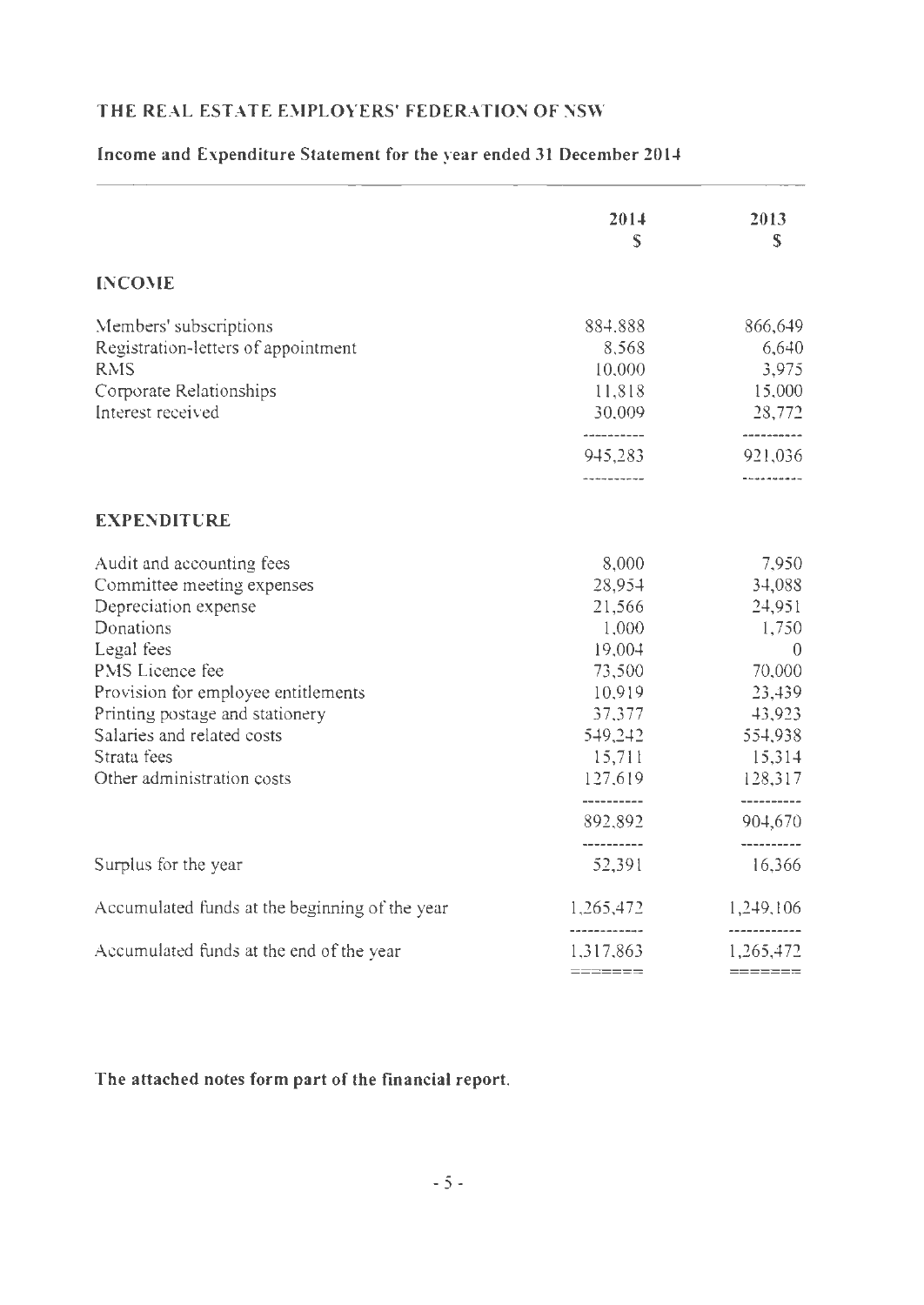# Assets and Liabilities Statement as at 31 December 2014

|                                      | <b>Note</b>    | 2014<br>S                                          | 2013<br>S                                             |
|--------------------------------------|----------------|----------------------------------------------------|-------------------------------------------------------|
| <b>Current Assets</b>                |                |                                                    |                                                       |
| Cash at bank and on hand             |                | 126,853                                            | 313,800                                               |
| Cash on deposit                      |                | 966,057                                            | 637,899                                               |
| Prepayments                          | $\overline{2}$ | 8,433                                              | 8,230                                                 |
| Interest receivable                  |                | 2,490                                              | 5,196                                                 |
| <b>Total Current Assets</b>          |                | 1,103,833                                          | ---------<br>965,125                                  |
| <b>Non-Current Assets</b>            |                |                                                    |                                                       |
| Property, plant and equipment        | 3              | 855,693                                            | 876,180                                               |
| <b>Total Non-Current Assets</b>      |                | ------------<br>855,693                            | 876.180                                               |
| <b>Total Assets</b>                  |                | 1,959,526                                          | ------------<br>1,841,305                             |
| <b>Current Liabilities</b>           |                | $========$                                         |                                                       |
| Trade and other payables             | 4              | 60,584                                             | 58,190                                                |
| Members' subscriptions in advance    |                | 437,315                                            | 384,799                                               |
| Short term provision                 | 5              | 47,305                                             | 50,071                                                |
| <b>Total Current Liabilities</b>     |                | -----------<br>545,204                             | -------<br>493,060                                    |
| <b>Non-Current Liabilities</b>       |                |                                                    |                                                       |
| Long term provision                  | 5              | 96,459                                             | 82,773                                                |
| <b>Total Non-Current Liabilities</b> |                | 96,459                                             | 82,773                                                |
| <b>Total Liabilities</b>             |                | we are not will see that the process of<br>641,663 | 200 and with the company and with the comp<br>575,833 |
|                                      |                | ======                                             | $=$ $=$ $=$ $=$ $=$ $=$                               |
| <b>Net Assets</b>                    |                | 1,317,863                                          | 1,265.472                                             |
|                                      |                | $=$ $=$ $=$ $=$ $=$ $=$                            | =======                                               |
| <b>Accumulated Funds</b>             |                | 1,317,863                                          | 1,265,472                                             |
|                                      |                | =======                                            | =======                                               |

The attached notes form part of the financial report.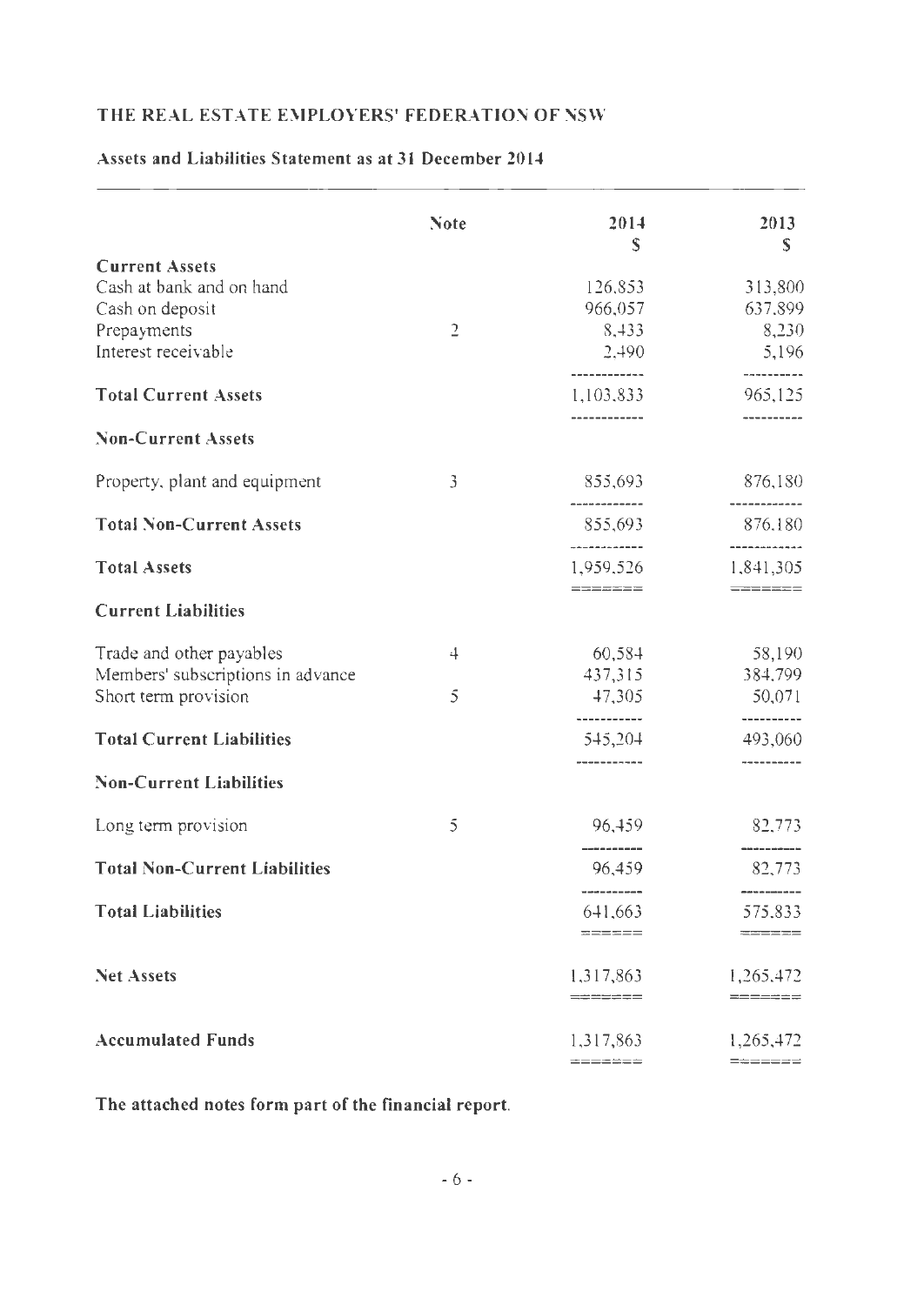# Note 2014 2013  $s \qquad \qquad$  s Cash flow from operating activities Subscriptions received 942,114 830,679 Registration fees received 8,568 6,640 Other income 21,818 18,975 Interest received 32,715 29,913 Payments to suppliers and employees (862,925) (847,524) ---------<br>Net cash provided by operating activities 6 (b) 142,290 38,683 ---------- ---------- Cash flow from investing activities Payment for plant and equipment (1,079) (48,567) Proceeds from sale of motor vehicle 0 19,000 ---------<br>
Net cash used in investing activities (1,079) (29,567) --------- --------- Net increase in cash held 141,21 9,116 Cash at the beginning of the year 951,699 942,583 ------------ ---------- Cash at the end of the year 6 (a) 1,092,9 10 951,699 ======== =====

#### Statement of Cash Flows for the year ended 31 December 2014

The attached notes form part of the fmancial report.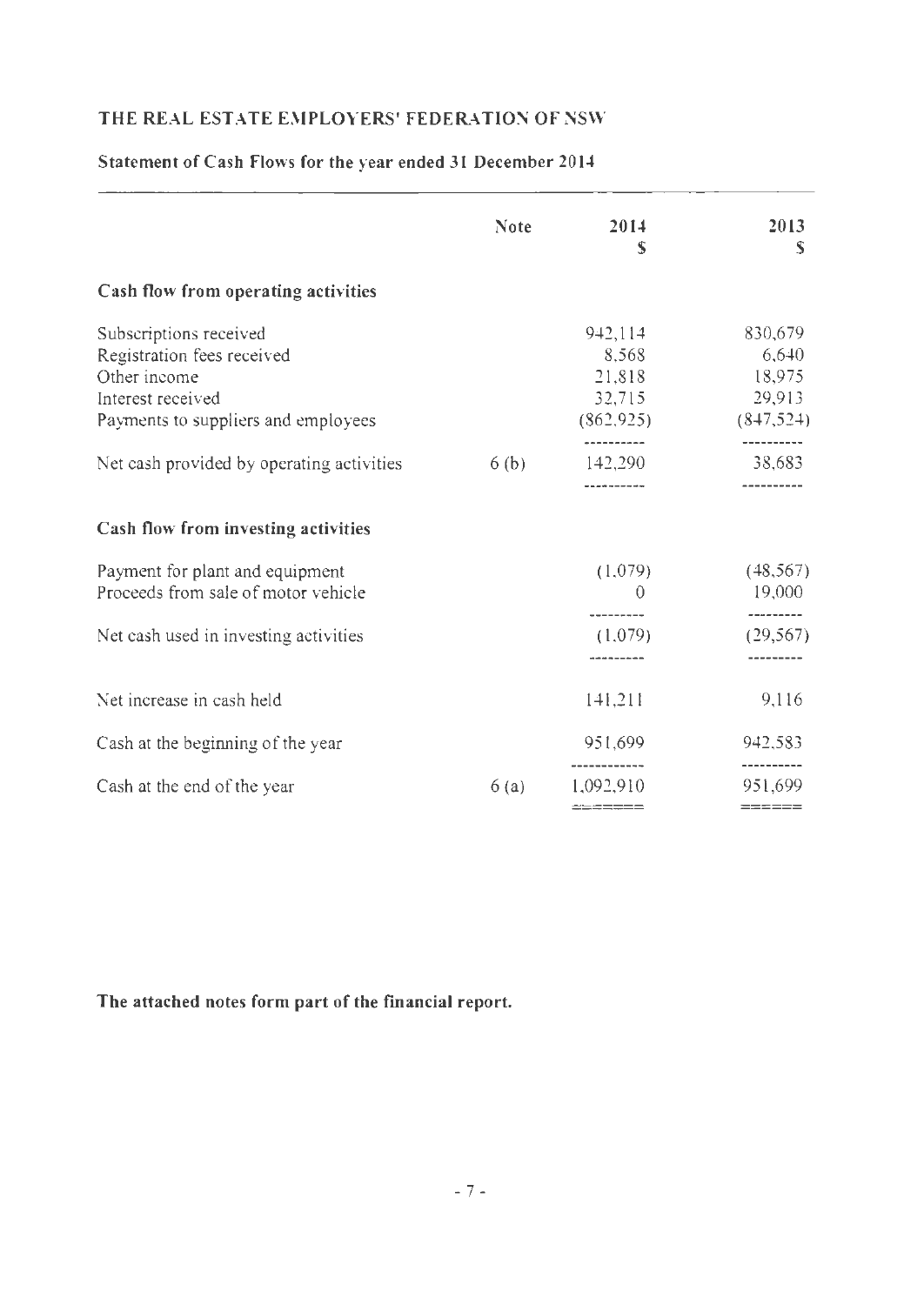#### **Notes to the financial statements for the year ended 31 December 20** *1-'*

#### **l. Summary of Significant Accounting Policies**

The financial report is a special purpose financial report prepared to satisfy the financial reporting requirements of the Industrial Relations Act 1996 and the members. The Committee has determined that the Federation is not a reporting entity.

The financial report has been prepared on an accrual basis and is based on historical costs and does not take into account changing money values or, except where specifically stated, current valuations of non-current assets.

The following significant accounting policies, which are consistent with the previous period unless otherwise stated, have been adopted in the preparation of this financial report.

a) Income Tax

The income of the Federation is exempt from income tax under Section 23(h) of the Income Tax Assessment Act and no provision has been made in the accounts for income tax.

b) Property, Plant and Equipment

Office furniture and equipment are carried at cost less, where applicable, any accumulated depreciation.

The depreciable amount of all property, plant and equipment is depreciated over the useful lives of the assets to the Federation commencing from the time the asset is held ready for use.

Leasehold improvements are amortised over the shorter of either the unexpired period of the lease or the estimated useful lives of the improvements.

c) Employee Benefits

Provision is made for the Federation's liability for employee benefits arising from services rendered by employees to the end of the reporting period. Employee benefits have been measured at the amounts expected to be paid when the liability is settled.

d) Cash and cash equivalents

Cash and cash equivalents includes cash on hand, deposits held at call with banks, other shortterm highly liquid investments with original maturities of three months or less.

e) Revenue and Other Income

Revenue is measured at the fair value of the consideration received or receivable after taking into account any trade discounts and volume rebates allowed. For this purpose, deferred consideration is not discounted to present values when recognising revenue.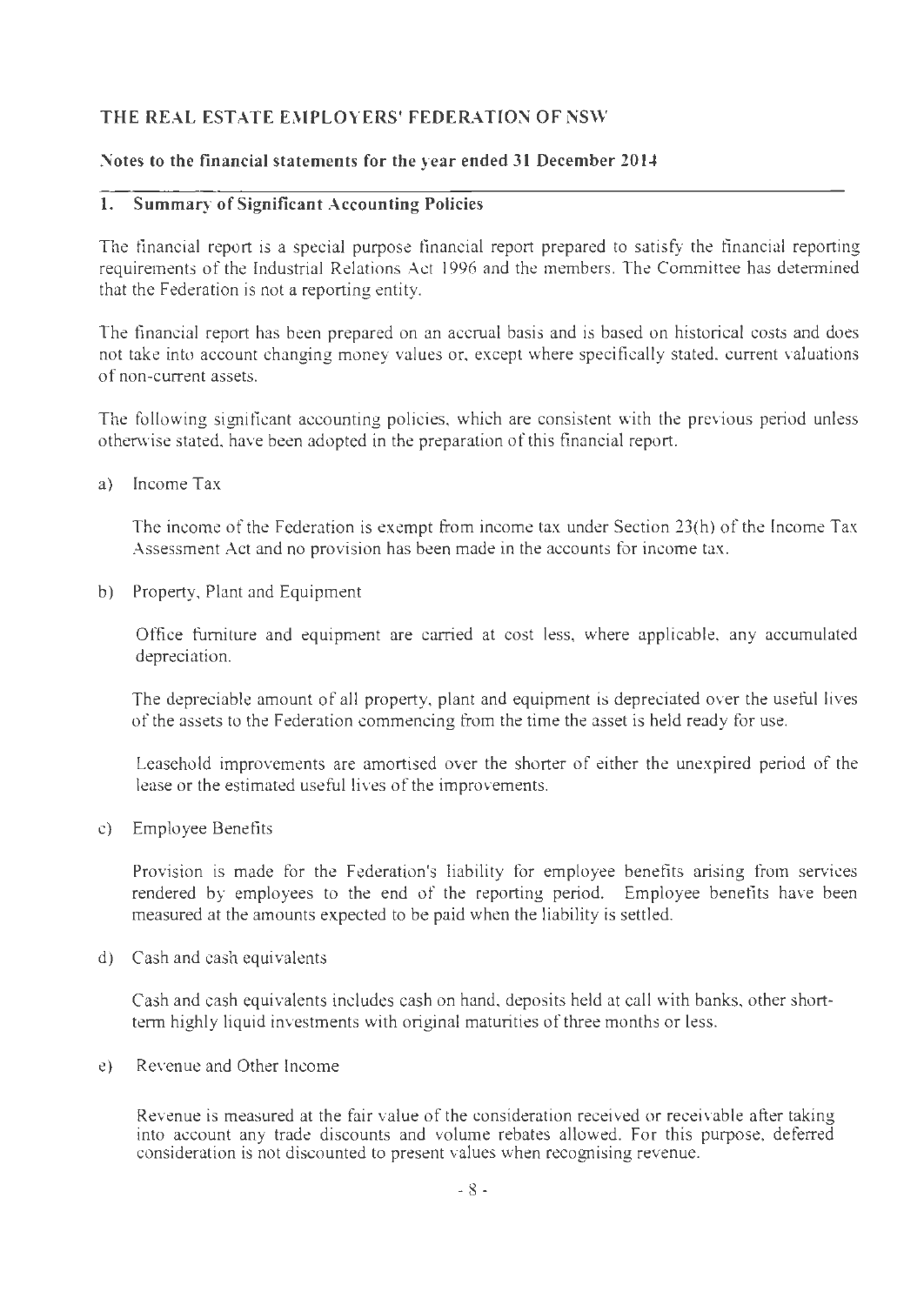#### Notes to the financial statements for the year ended 31 December 2014

Interest revenue is recognised using the effective interest rate method, which for tloating rate financial assets is the rate inherent in the instrument. All revenue is stated net of the amount of goods and services tax (GST).

f) Goods and Services Tax (GST)

Revenues, expenses and assets are recognised net of the amount of GST, except where the amount of GST incurred is not recoverable from the Tax Office. In these circumstances, the GST is recognised as part of the cost of acquisition of the asset or as part of an item of the expense. Receivables and payables in the assets and liabilities statement are shown inclusive of GST

|    |                                          | 2014                    | 2013                                 |
|----|------------------------------------------|-------------------------|--------------------------------------|
| 2. | Prepayments                              | S                       | S                                    |
|    |                                          |                         |                                      |
|    | Insurance                                | 3,318                   | 4,007                                |
|    | Subscriptions                            | 2,554                   | 1,787                                |
|    | Other                                    | 2,561                   | 2,779                                |
|    |                                          | ---------               | ---------                            |
|    |                                          | 8,433                   | 8.230                                |
|    |                                          | $=$ $=$ $=$ $=$ $=$     | $\equiv \equiv \equiv \equiv \equiv$ |
| 3. | Property, plant and equipment            |                         |                                      |
|    | Land and building - at cost              | 881,158                 | 881,158                              |
|    | Less: accumulated depreciation           | (79,381)                | (71, 282)                            |
|    |                                          | ----------              | ---------                            |
|    |                                          | 801,777                 | 809,876                              |
|    |                                          |                         |                                      |
|    | Office furniture and equipment - at cost | 132,756                 | 131,677                              |
|    | Less: accumulated depreciation           | (106,900)               | (101, 580)                           |
|    |                                          | aasaasaasaa<br>25,856   | ----------<br>30,097                 |
|    |                                          |                         |                                      |
|    |                                          |                         |                                      |
|    | Motor Vehicle - at cost                  | 45,594                  | 45,594                               |
|    | Less: accumulated depreciation           | (17, 534)<br>---------- | (9,387)<br>----------                |
|    |                                          | 28,060                  | 36,207                               |
|    |                                          | -----------             | ----------                           |
|    | Total property, plant and equipment      | 855,693                 | 876,180                              |
|    |                                          | $=$ $=$ $=$ $=$ $=$ $=$ | $=$ = $=$ $=$                        |
|    |                                          |                         |                                      |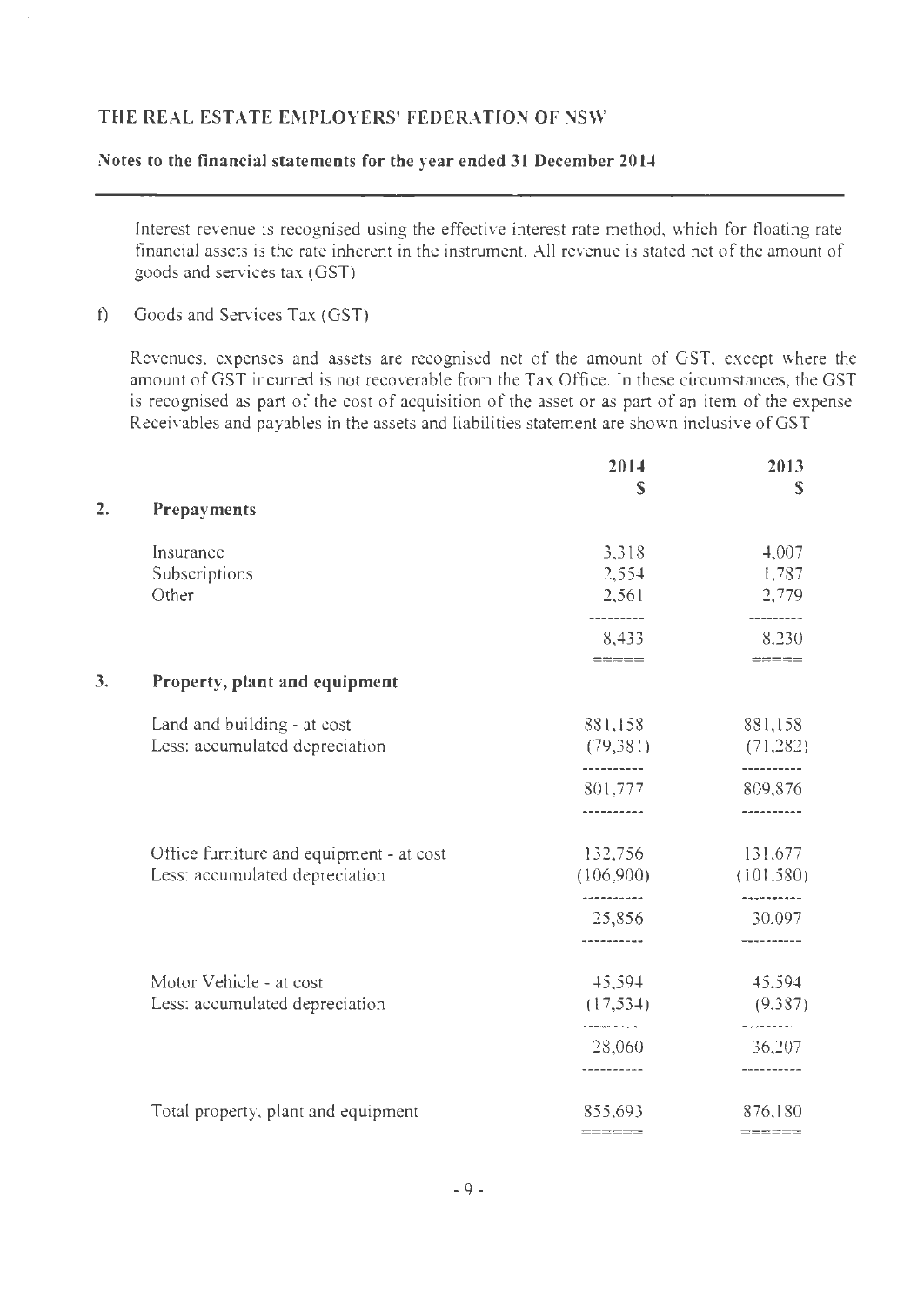|    |                                                                                                        | 2014                    | 2013                  |
|----|--------------------------------------------------------------------------------------------------------|-------------------------|-----------------------|
| 4. | Trade and other payables                                                                               | S                       | S                     |
|    | Current                                                                                                |                         |                       |
|    | Trade and other payables                                                                               | 23,811                  | 26,127                |
|    | GST payable                                                                                            | 36,773                  | 32,063                |
|    |                                                                                                        | ---------<br>60,584     | .<br>58,190           |
|    |                                                                                                        | ======                  | -------               |
| 5. | <b>Short Term Provisions</b>                                                                           |                         |                       |
|    | Current                                                                                                |                         |                       |
|    | Annual leave                                                                                           | 47,305                  | 50,071                |
|    | Non - Current                                                                                          | $=$ $=$ $=$ $=$ $=$ $=$ |                       |
|    | Long service and other leave provision                                                                 | 96,459                  | 82,773                |
|    |                                                                                                        | $=$ $=$ $=$ $=$         | $=$ $=$ $=$ $=$ $=$   |
| 6. | <b>Cash Flow Information</b>                                                                           |                         |                       |
|    | a) Cash at the end of the year is shown in the<br>assets and liabilities statement as follows:         |                         |                       |
|    | Cash at bank and on hand                                                                               | 126,853                 | 313,800               |
|    | Cash on deposit                                                                                        | 966,057                 | 637,899               |
|    |                                                                                                        | 1.092,910               | ----------<br>951.699 |
|    |                                                                                                        | =======                 | ======                |
|    | b) Reconciliation of eash flow with operating surplus:                                                 |                         |                       |
|    | Operating surplus for the year                                                                         | 52,391                  | 16,366                |
|    | Non-eash flow in operating surplus:-                                                                   |                         |                       |
|    | Depreciation                                                                                           | 21,566                  | 24,951                |
|    | Charges to provisions                                                                                  | 10.920                  | 23,439                |
|    | Profit on sale of motor vehicle                                                                        | $\Omega$                | (3,352)               |
|    | Changes in assets and liabilities:-                                                                    |                         |                       |
|    | Decrease/(increase) in other debtors and prepayments<br>(Decrease)/increase in creditors, accruals and | 2,503                   | 5,711                 |
|    | subscriptions received in advance                                                                      | 54,910                  | (28, 432)             |
|    | Cash provided by operating activities                                                                  | ----------<br>142.290   | ----------<br>38,683  |
|    |                                                                                                        | ======                  | $= = = = = = =$       |

#### **Notes to the financial statements for the year ended 31 December 2014**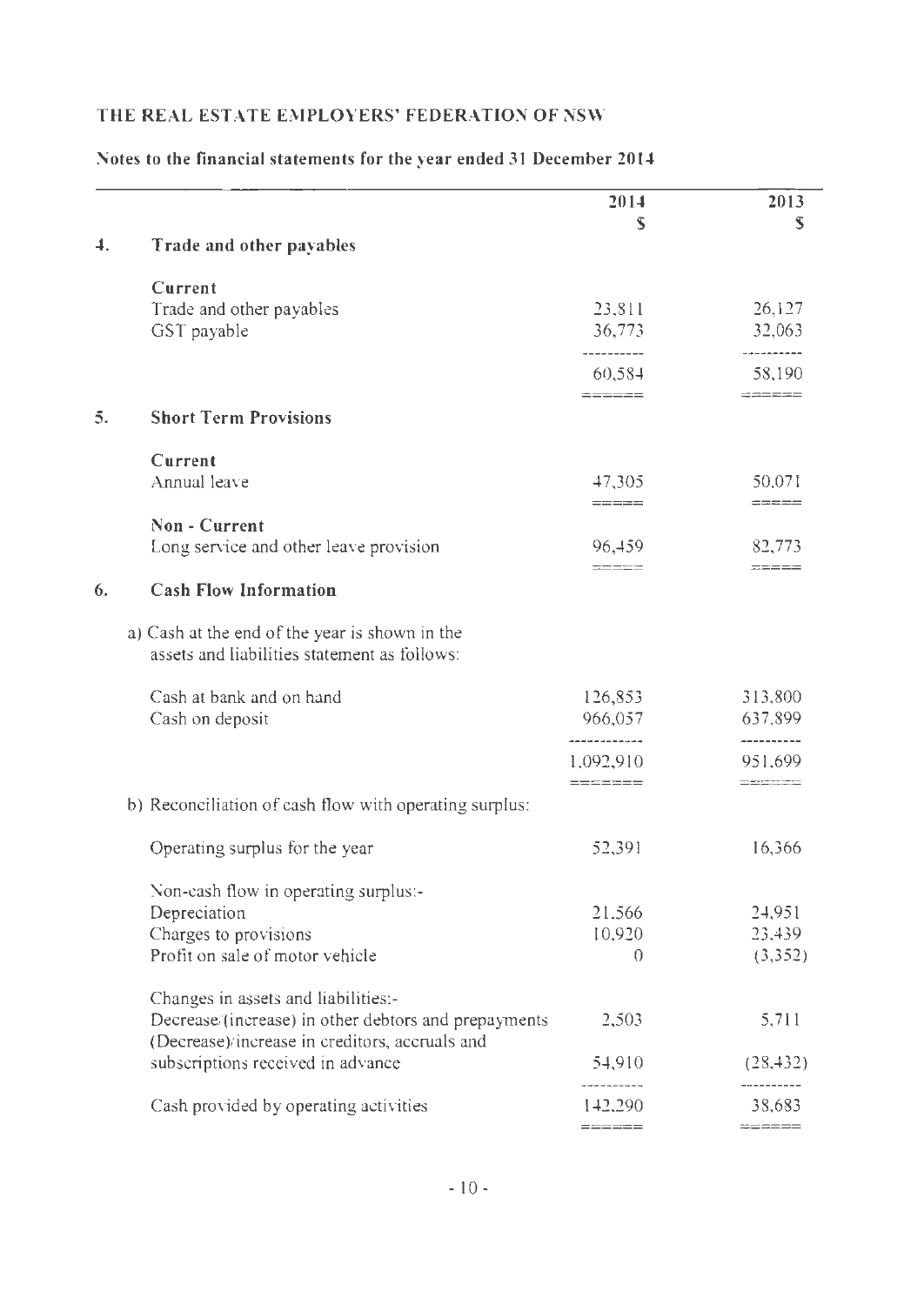#### Notes to the financial statements for the year ended 31 December 2014

#### 7. Specified Information for Members

Subsections (I) and (2) of Section 512 of the Industrial Relations Act 1991 provide as follows:

- (a) Section 512 (1):- A member of an organisation, or the Industrial Registrar, may apply to the organisation for specified information prescribed by the regul ations in relation to the organisation. (Industrial Relations Regulations 1991 , Clause 60).
- (b) Section 512 (2):- An organisation must, on the making of such an application, make the specified information available to the member or the Industrial Registrar in the manner, and within the time, prescribed by the regulations.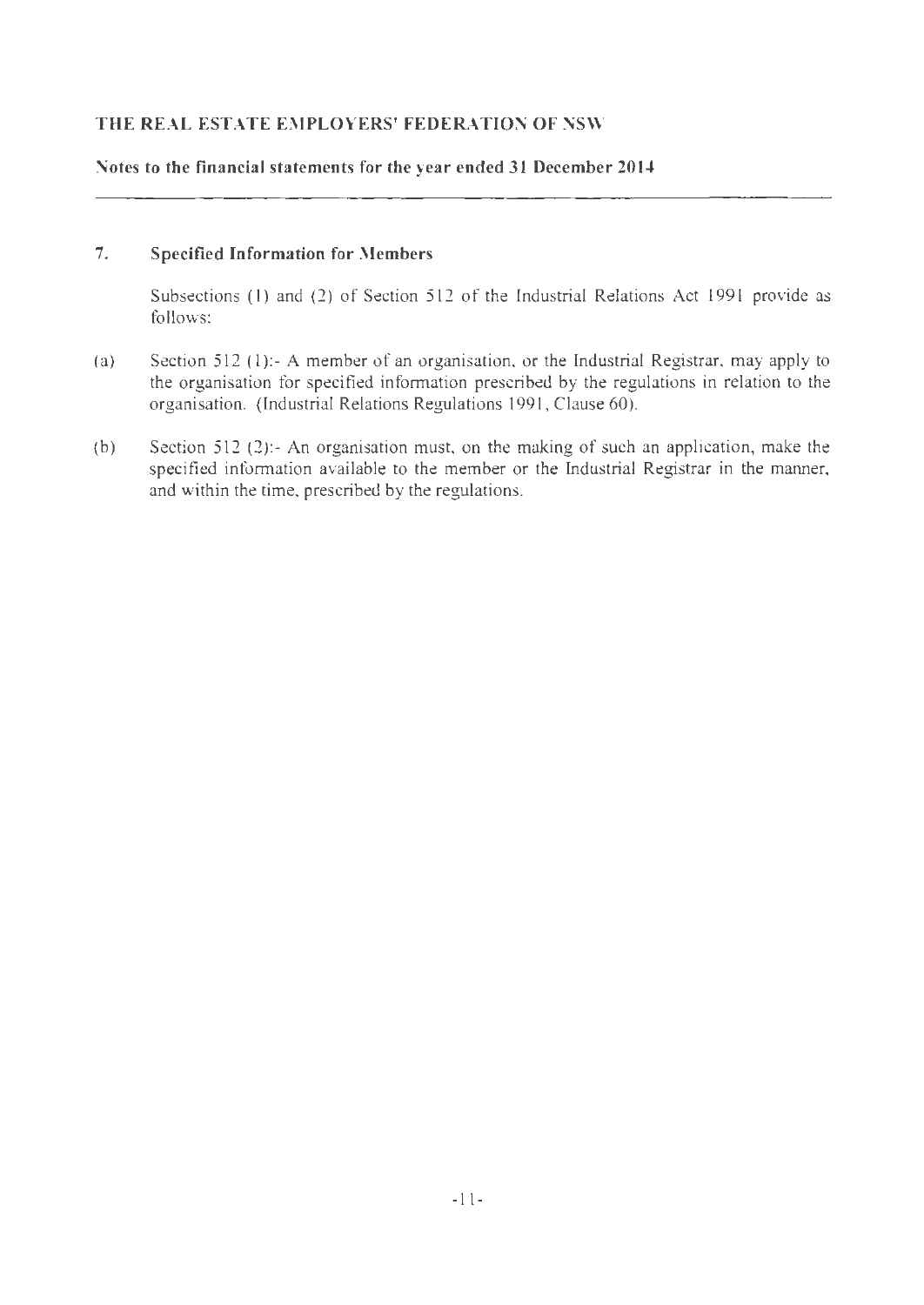#### **Statement by Committee of Management**

We, the undersigned members of the Committee of management of The Real Estate Employers' Federation of NSW, hereby certify that in respect of the financial year ended 31 December 2014 that:

- (a) in the opinion of the committee of management the accounts show a true and fair view of the financial affairs of the Federation as at the end of the financial year to which they relate; and
- (b) in the opinion of the committee of management, during the financial year to which the accounts relate, meetings of the committee of management were, in the opinion of the committee, held in accordance with the rules of the Federation; and
- ( c) to the knowledge of any member of the committee, there have not been, during the tinancial year to which the accounts relate, instances where records of the Federation or other documents (not being documents containing information made available to a member of the Federation under section 512 (2) of the 1991 Act, as applied by Section  $282(3)$  of the Industrial relations Act 1996), or copies of those records or other documents, or copies of the rules of the Federation, have not been furnished, or made available, to the members of the Federation in accordance with the Act, this Regulation or the rules of the Federation, as the case may be; and
- (d) in relation to the report prepared in accordance with Section 514 of the 1991 Act as applied by Section 282(3) of the Industrial Relations Act 1996 by the auditor of the Federation in respect of the financial year immediately preceding the financial year to which the accounts relate and in relation to any accounts and statements prepared in accordance with Section 510 (1) of the 1991 Act to which that report relates, the Federation has complied with Section 517 (I) of the 1991 Act and whichever of subsections (5) and (6) of that section of that Act is applicable.

This certificate is in accordance with a resolution passed by the committee of management of the Federation in relation to the matters to be stated in the certificate.

**Bryan Wilcox- President** 

Paul Byrne - Treasurer

Signed at Sydney on 23<sup>rd</sup> day of February 2015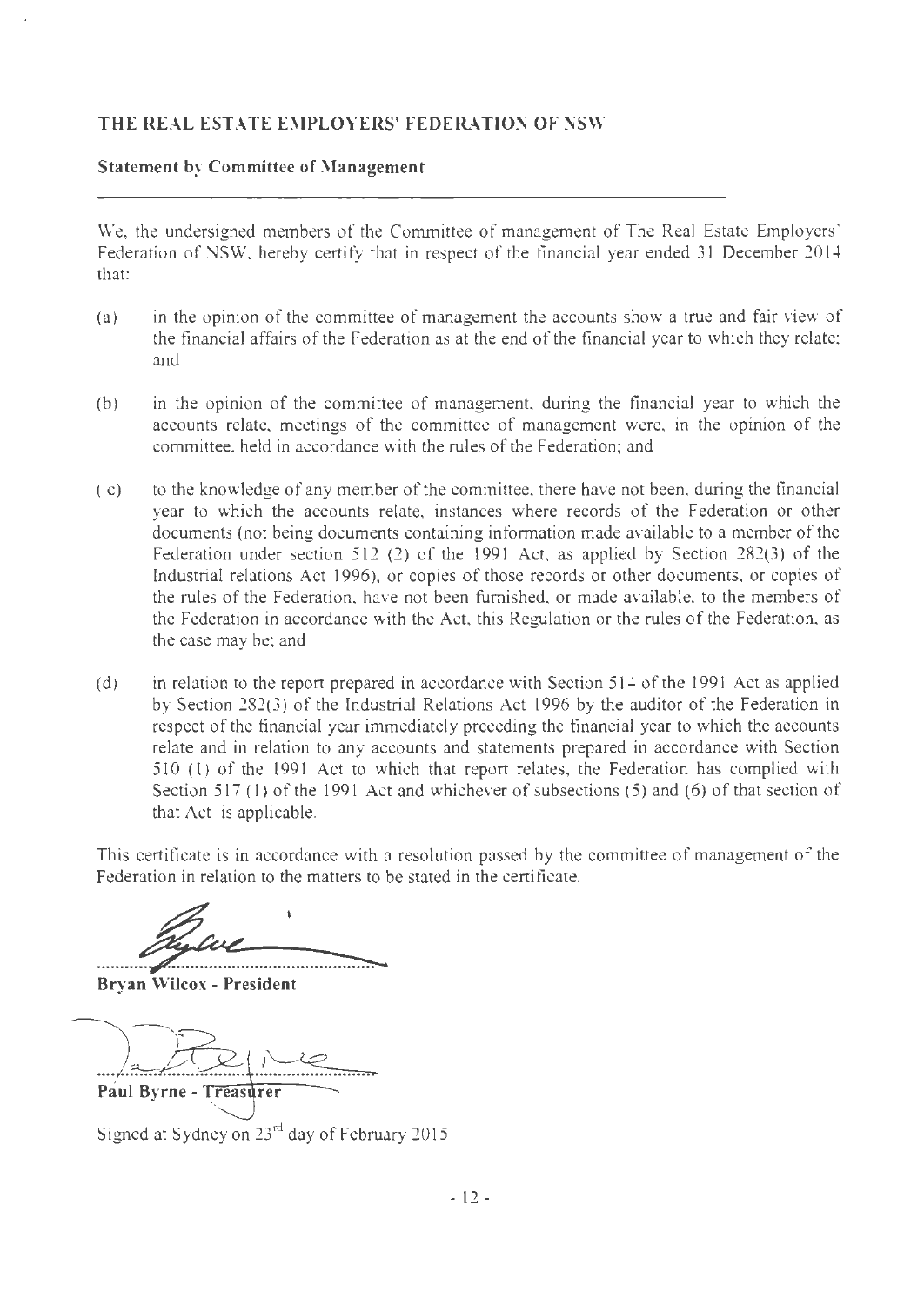#### **Statement by the Accounting Officer**

I, Greg Paterson, the Accounting Officer of The Real Estate Employer's Federation of NSW

hereby certify that to the best of my knowledge and belief that:

there were 1,432 members of this organisation as at the end of the financial year ended 31 December 2014;

and in my opinion:

- (a) the accounts show a true and fair view of the financial affairs ofthe Federation as at the end of the financial year; and
- (b) a record has been kept of all monies paid by, or collected from, members of the Federation, and all money so paid or collected has been properly credited to the bank account or accounts to which the money is to be credited, in accordance with the rules of the Federation; and
- (c) before any expenditure was incurred by the Federation, approval of the incurring of the expenditure was obtained in accordance with the rules of the Federation; and
- (d) no payment was made out of a fund referred to in clause 57 (b) (xiii) or (xv) of the Regulation for a purpose other than the purpose for which the fund was operated; and
- (e) all loans or other financial benefits granted to persons holding office in the Federation were authorised in accordance with the rules of the Federation; and
- (f) the register of members of the Federation was maintained in accordance with the Industrial Relations Act 1996.

**GREG PATERSON Accounting Officer** 

Signed at Sydney on 23<sup>rd</sup> day of February 2015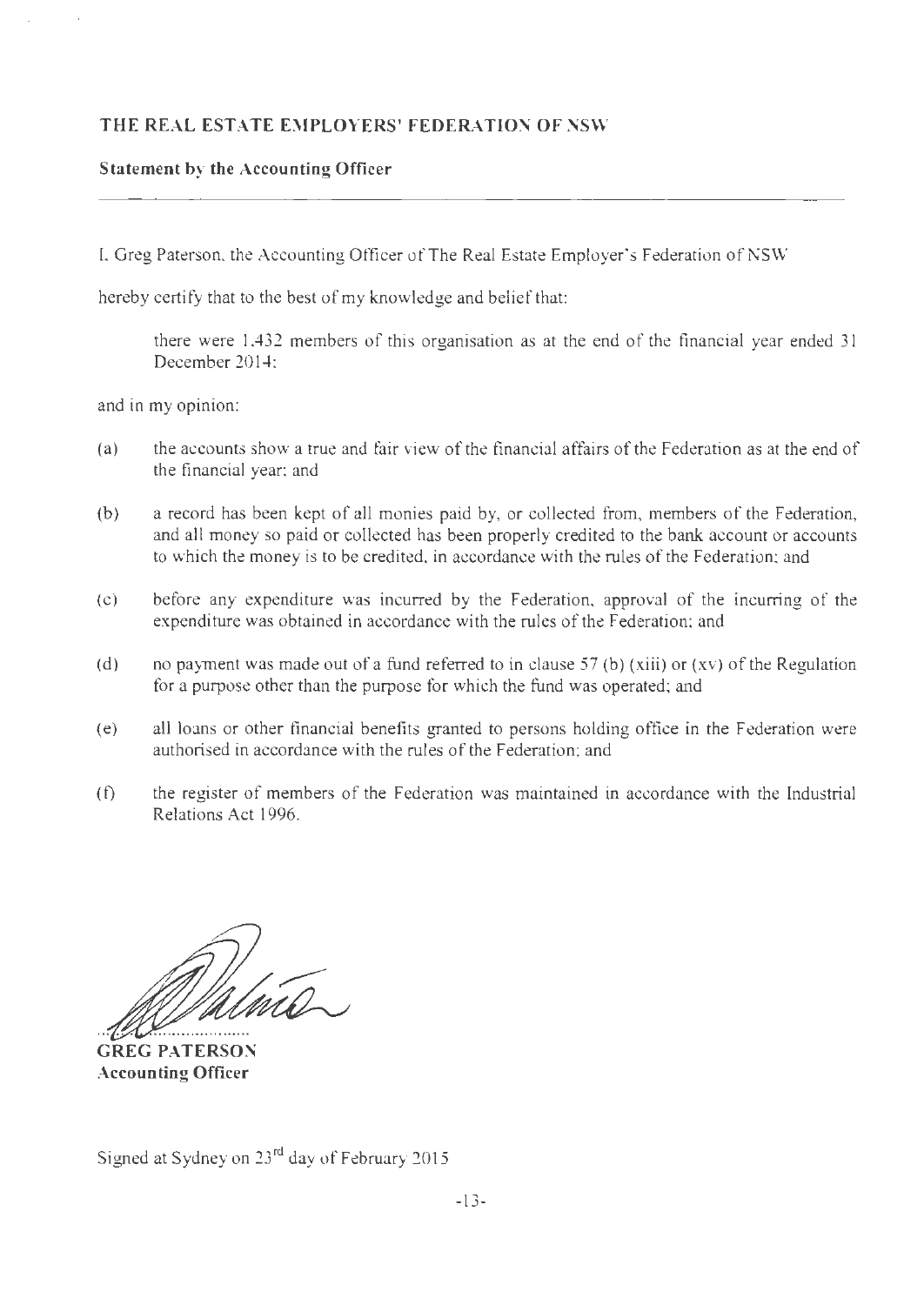**Statement of Particulars of Loans, Grants and Donations by Executive Director of an Organisation** 

**l,** Greg Paterson, Executive Director of The Real Estate Employers' Federation of NSW states, in respect of the financial year of the Federation ending 31 December 2014 that:

Relevant particulars are lodged herewith in relation to each donation of an amount exceeding 51,000, which were made by the abovementioned Federation during the financial year:

No donations were made in excess of \$1,000.

**GREG PATERSON** 

**Executive Director** 

Signed at Sydney on 23rd day of February 2015.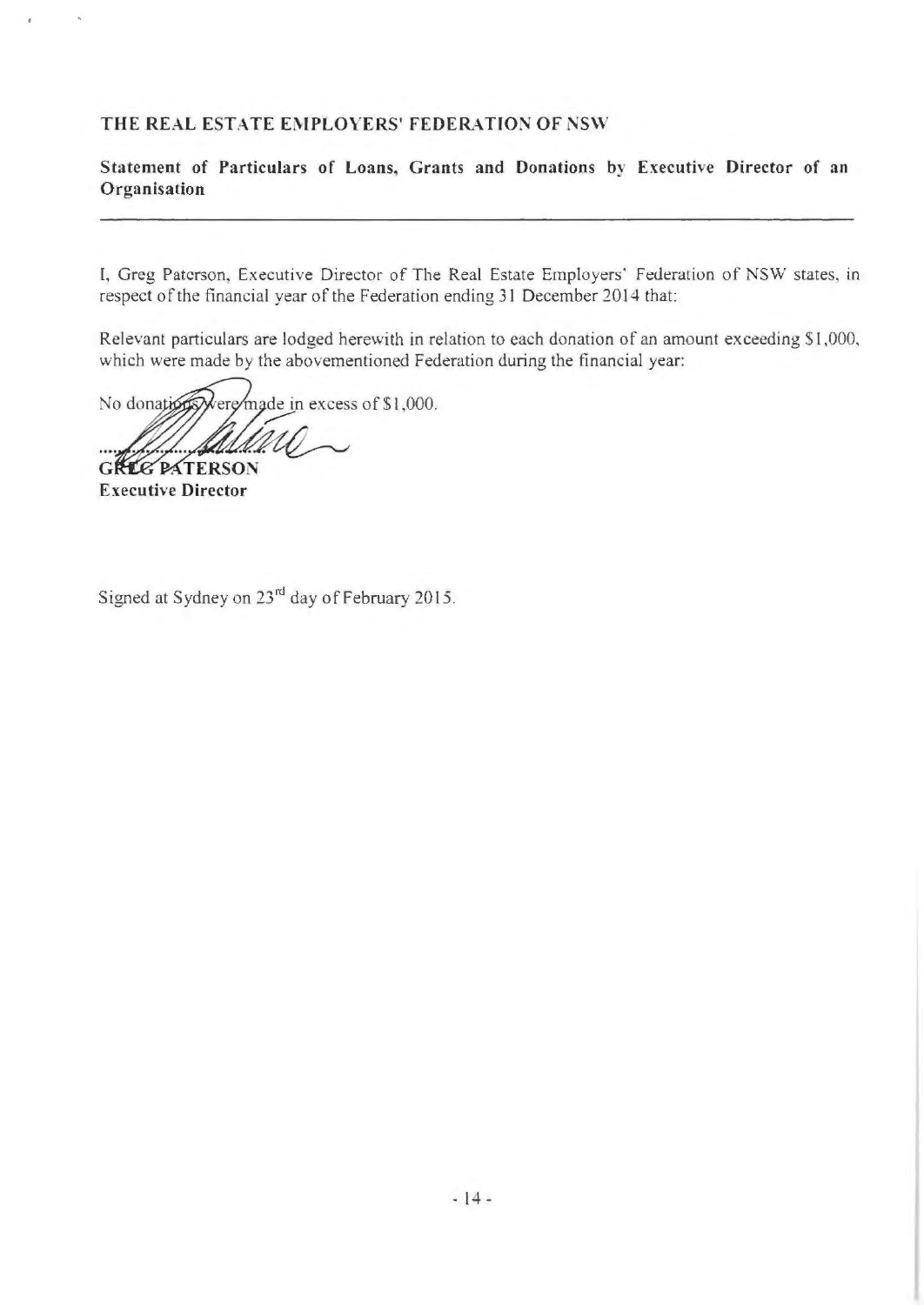#### **Certificate by the Secretary**

I, Greg Paterson, hereby certify that the documents lodged herewith are true copies of the financial report, auditors' report, and certificates of the Federation which were presented to the general meeting of members of the Federation held on *20 Apn/* 2015, in respect of the financial year ending 31 December 2014.

The documents lodged herewith are:

- (a) copies of the Financial report prepared in accordance with the requirements of Section  $510(1)$ of the Act and clause 58 of the 1992 Regulation; as applied by Section 282(3) of the Industrial Relations Act 1996 (an account of income and expenditure and an account of assets and liabilities); and
- (b) a copy of the certificate given by the accounting officer of the Federation in accordance with the requirements of Section  $510(2)$  of the 1991 Act and clause  $59(1)(a)$  of the 1992 Regulation; and
- (c) a copy of the certificate given by the committee of management in accordance with the requirements of Section 510(2) of the 1991 Act and clause 59(l)(b) of the 1992 Regulation; and
- (d) a copy of the report of the auditor of the Federation prepared m accordance with the requirements of Section 514 of the 1991 Act; and
- (e) a statement by an officer of the organisation in respect of loans, grants or donations by the organisation which are notifiable in accordance with the requirements of Section 280 of the 1996 Act.

**GREG PATERSON Executive Director** 

Signed at Sydney on 23rd day of February 2015.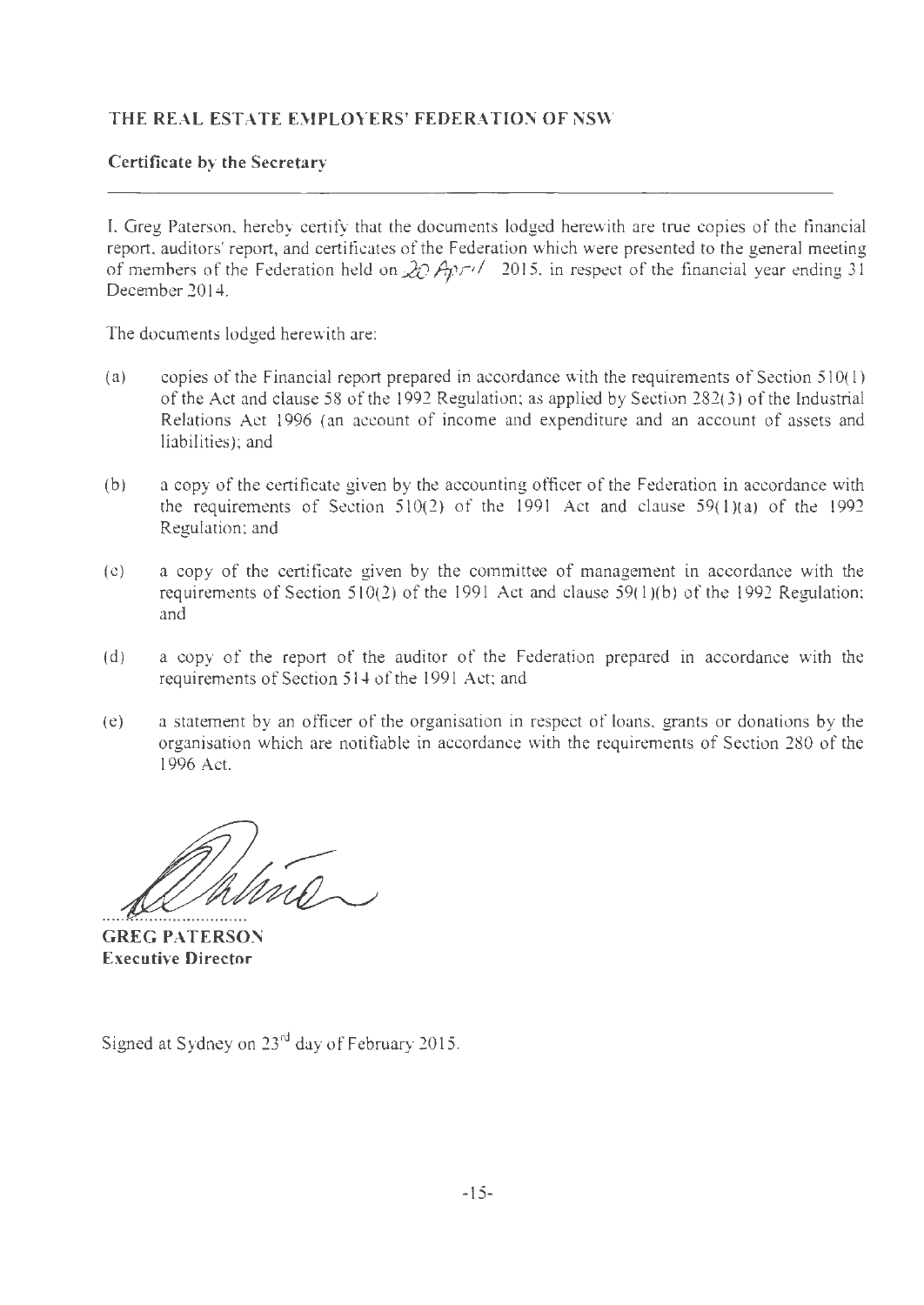# **Real Estate Employers' Federation**

**Section 254 Fair Work (Registered Organisations) Act 2009 (RO Act) Regulation 159 Fair Work (Registered Organisations) Regulations 2009 (RO Regs)** 

# **OPERATING REPORT**

The Committee of Management of the *Real Estate Employers' Federation (the "Federation")* presents its report for the financial year ended **31 December 2014.** 

#### **Review of principal activities, the results of those activities and any significant changes in the nature of those activities during the year**

*The principal activities of the Federation were to serve the interests of employers in the real estate industry. This included providing advice, guidance and support on all matters relating to employment as well as representing members in modern award and other industrial proceedings. In this regard, we provided assistance to well over 500 individual members, including the management of over 7,000 member enquiries on a broad range of employment issues. The Federation continues to take an active role in the modern award 4-year review, including transitional arrangements, before the Fair Work Commission. There were no significant changes in the Federation's principal activities during 2014.* 

#### **Significant changes in financial affairs during the year**

*There was no significant change in the Federation's financial affairs in 2014.* 

#### **Right of members to resign**

*Members' rights to resign are set out in Rule 8 of the Federation's Rules. In summary, a member may resign from membership by written notice addressed and delivered to the Executive Director at the registered office of the organisation.* 

#### **Officer(s) and/or member(s) who are superannuation fund trustee(s) where criterion of being trustee is that the person is a member or officer of reporting unit**

*The Federation's Executive Director, Greg Paterson, is an elected Trustee Director of REI Super (the superannuation fund for the real estate industry). His appointment, through election by fund members, took effect from 1 December 2013. He does* **not** *hold the position because he is an employee of the Federation.* 

#### **Number of members**

*At the end of December 2014, there were 1,432 members.* 

#### **Number of employees (on a full time equivalent basis)**

*REEF employs 6 employees, all of whom work full-time.*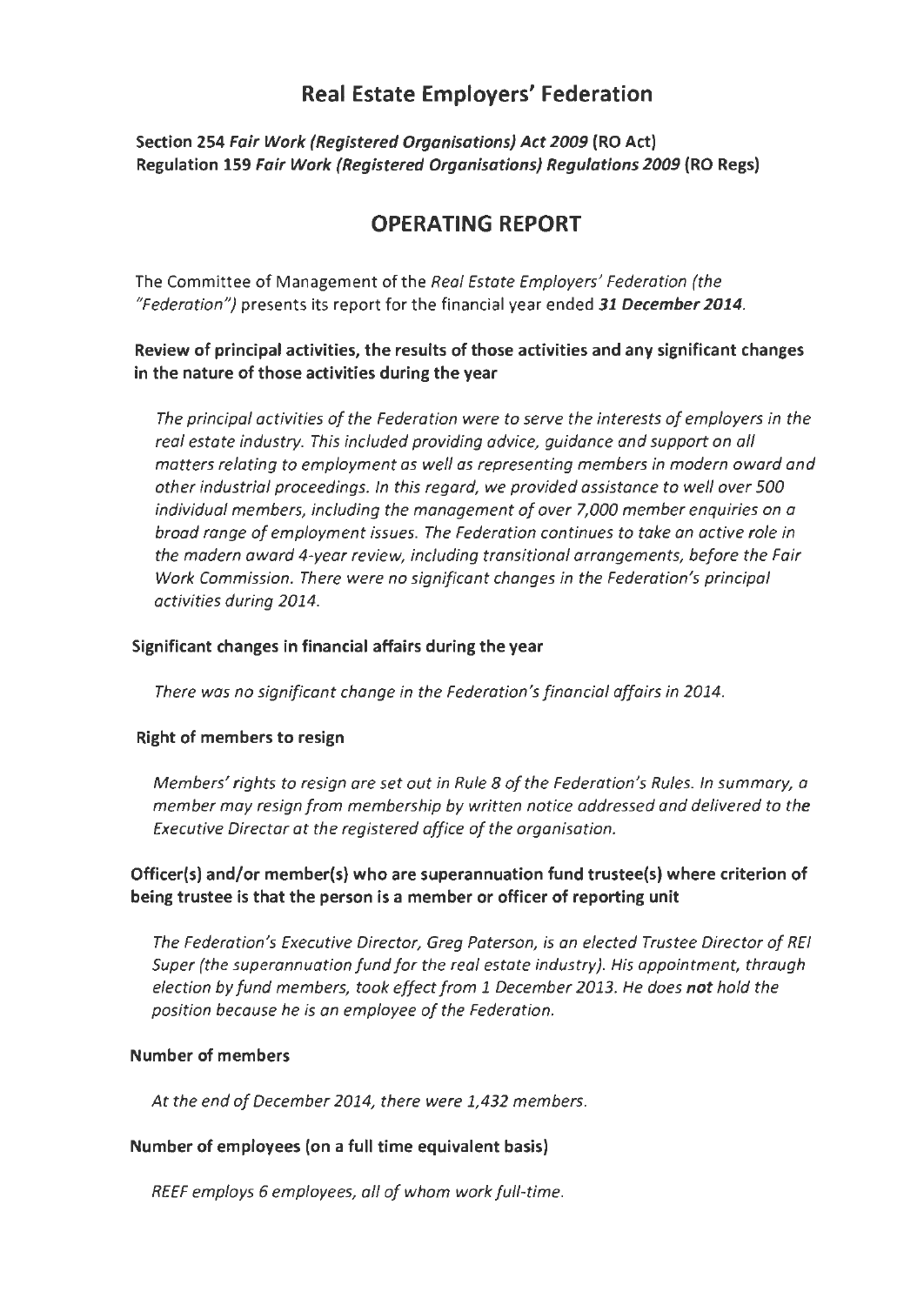Names of all Committee of Management members who held office during the year and the period which each such person held office during the year

| <b>Name</b>          | <b>Position on</b><br>Committee | Period<br>position<br>held during<br>the 2014<br>year | Name of company of<br>which member is a<br>director/representative | <b>Principal Activity</b><br>of company |
|----------------------|---------------------------------|-------------------------------------------------------|--------------------------------------------------------------------|-----------------------------------------|
| <b>Bryan Wilcox</b>  | President                       | $1$ Jan $-31$<br><b>Dec</b>                           | Prime Eastern Realty<br>Pty Ltd                                    | <b>Real Estate</b><br>services          |
| Fred<br>Andriessen   | Vice Pres.                      | $1 Jan - 31$<br>Dec.                                  | Fred Andriessen &<br>Assoc. Pty Ltd                                | <b>Real Estate</b><br>services          |
| <b>Peter Corbett</b> | Treasurer                       | $1$ Jan $-08$<br>Dec                                  | Ben Boyd Real Estate<br>Pty Ltd                                    | <b>Real Estate</b><br>services          |
| Christian Payne      | Member                          | $1$ Jan $-31$<br>Dec                                  | Real Estate Team Pty<br>Ltd                                        | <b>Real Estate</b><br>services          |
| Paul Byrne           | Member<br>Treasurer             | $1$ Jan $-08$<br>Dec<br>08 Dec $-31$                  | Byrne Bros. Realty Pty<br>Ltd                                      | <b>Real Estate</b><br>services          |
|                      |                                 | <b>Dec</b>                                            |                                                                    |                                         |
| Jackie Crane         | Member                          | $8$ Feb $-31$<br><b>Dec</b>                           | <b>Strathfield Real Estate</b><br>(Management) Pty Ltd             | <b>Real Estate</b><br>services          |
| Sandra Higgins       | Member                          | $1$ Jan $-31$<br>Dec                                  | MyPlace Estate Agents<br>Pty Ltd                                   | <b>Real Estate</b><br>services          |
| Paul Deegan          | Member                          | $1$ Jan $-31$<br>Dec                                  | Rosecot Pty Ltd                                                    | <b>Real Estate</b><br>services          |
| Neil Johnston        | Member                          | $08$ Dec $-31$<br>Dec                                 | <b>Rutherford Johnston</b><br>Properties Pty Ltd                   | <b>Real Estate</b><br>services          |

No Committee member held a company directorship or was a member of a Board of Directors because of their position on the Committee of Management of the Federation.

Signed in accordance with the resolution of the Committee of Management

| Date:                               | 23 February 2015    |
|-------------------------------------|---------------------|
| Signature of designated<br>officer: |                     |
| Name of designated<br>officer:      | <b>BRYAN WILCOX</b> |
| Office held:                        | PRESIDENT           |
|                                     |                     |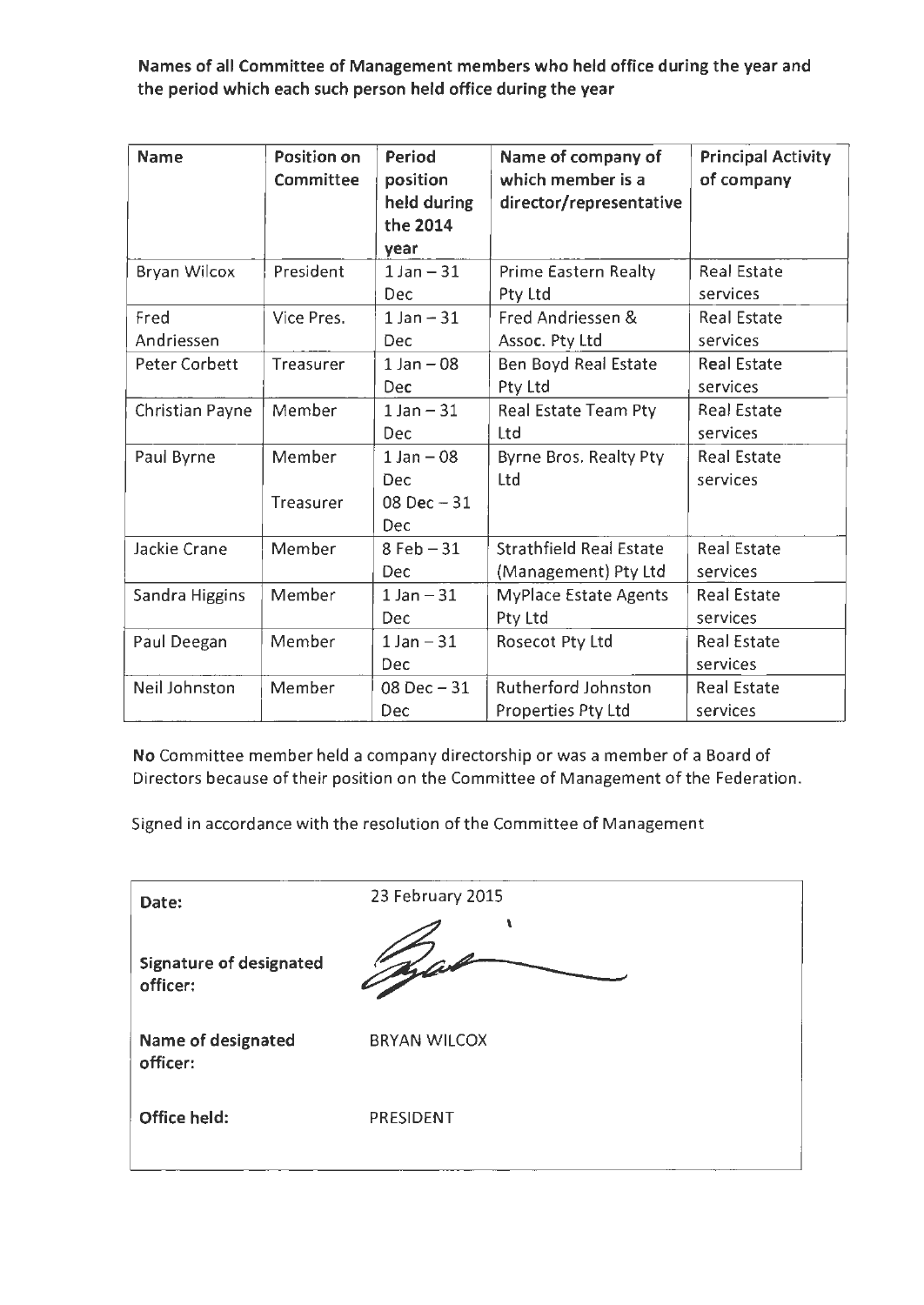

13 January 2015

Mr Greg Paterson Executive Director Real Estate Employers' Federation Sent via email: greg@reef.org.au

Dear Mr Paterson,

#### **Re: Lodgement of Financial Report - [FR2014/451] Fair Work (Registered Organisations) Act 2009 (the RO Act)**

The financial year of the Real Estate Employers' Federation (the reporting unit) ended on 31 December 2014.

This is a courtesy letter to remind you of the obligation to prepare and lodge the financial report for the reporting unit by the due date, namely 15 July 2015 (being the expiry date of 6 months and 14 days from the end of the financial year), under s.268 of the RO Act.

The RO Act sets out a particular chronological order in which financial documents and statements must be prepared, audited, provided to members and presented to a meeting. For your assistance, the attached *Timeline/Planner* summarises these requirements.

Fact sheets and guidance notes in relation to financial reporting under the RO Act are provided on the Fair Work Commission website. Further, the General Manager's updated Reporting Guidelines that apply to all financial reports prepared on or after 30 June 2014 are also available on the website supported by a webinar presentation.

The Fair Work Commission has also developed a model set of financial statements. There is no requirement to use this model but it may be a useful resource to ensure compliance with the RO Act, the Reporting Guidelines and the Australian Accounting Standards. All of the above information can be accessed through our website under [Financial Reporting.](https://www.fwc.gov.au/registered-organisations/compliance-governance/financial-reporting)

I request that the financial report and any statement of loans, grants or donations made during the financial year (statement must be lodged within 90 days of end of financial year) be emailed, rather than posted, to [orgs@fwc.gov.au.](mailto:orgs@fwc.gov.au) A sample statement of loans, grants or donations is available at sample documents.

**It should be noted that s.268 is a civil penalty provision.** Failure to lodge a financial report may result in legal proceedings being issued with the possibility of a pecuniary penalty (up to \$51,000 for a body corporate and \$10,200 for an individual per contravention) being imposed upon an officer whose conduct led to the contravention and/or your organisation.

Should you seek any clarification in relation to the above, please contact me on (03) 8661 7936 or via email at [robert.pfeiffer@fwc.gov.au.](mailto:robert.pfeiffer@fwc.gov.au)

Yours sincerely,

Robert Pfeiffer Senior Adviser Regulatory Compliance Branch

11 Exhibition Street Melbourne VIC 3000 GPO Box 1994 Melbourne VIC 3001